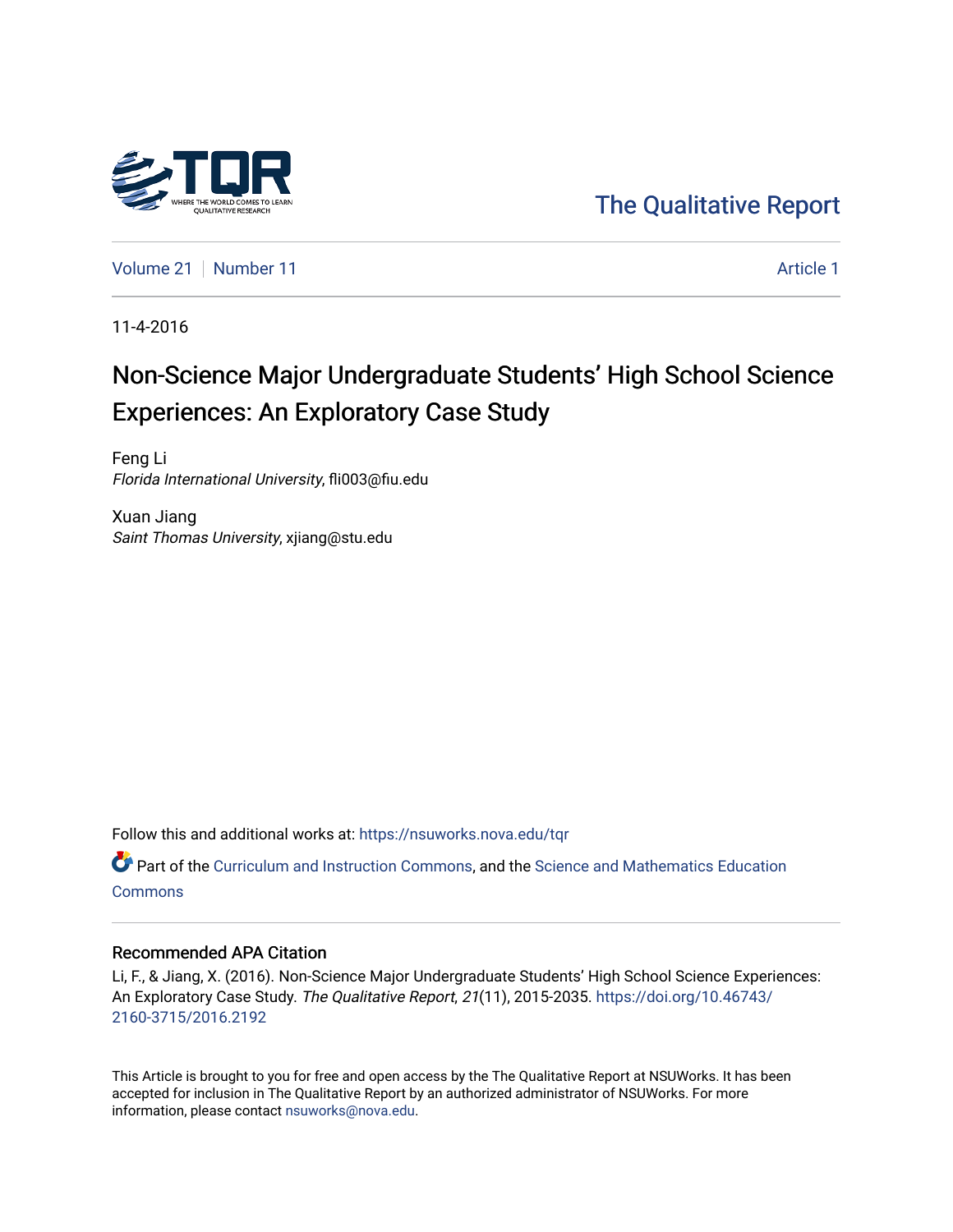# **Qualitative Research Graduate Certificate** Indulge in Culture Exclusively Online . 18 Credits



# Non-Science Major Undergraduate Students' High School Science Experiences: An Exploratory Case Study

# Abstract

Previous studies reported relatively low correlation coefficients between students' high school science experiences and their science identities. This needs more exploratory studies to investigate the reasons for these low correlation coefficients. This article presents the high school science experiences of three non-science major undergraduate students and the influence from their experiences, in their perspective, on their choice of a non-science major in college. Three female Hispanic non-science major undergraduate students were interviewed about their high school science experiences. Data were analyzed to answer the research question: From three female Hispanic students' perspectives, what are some factors from high school science experiences that influenced students' choice of non-science majors in college studies, particularly some specific factors related to their Hispanic cultural backgrounds and gender role. The most mentioned influential factor among three participants was didactic teaching styles of their high school science teachers. Another important finding was low performance/self-efficacy in math may predict students' low interest/persistence in science but high performance/self-efficacy in math does not necessarily predict students' high interest/persistence in science.

# Keywords

Choice of Major, Female, Hispanic, Exploratory Case Study

# Creative Commons License



This work is licensed under a [Creative Commons Attribution-Noncommercial-Share Alike 4.0 License](https://creativecommons.org/licenses/by-nc-sa/4.0/).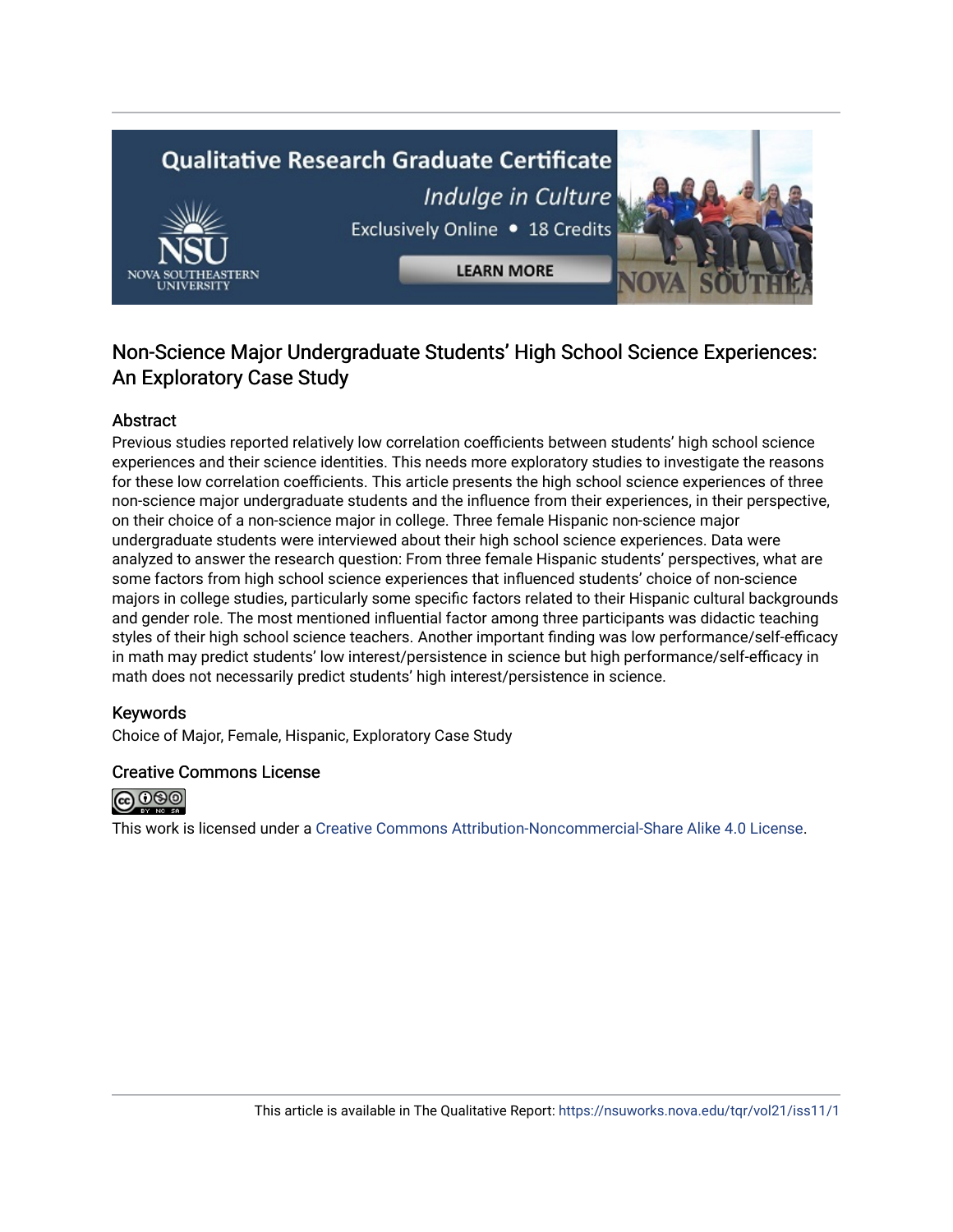

# **Non-Science Major Undergraduate Students' High School Science Experiences: An Exploratory Case Study**

Feng Li Florida International University, Miami, Florida, USA

Xuan Jiang Saint Thomas University, Miami Gardens, Florida, USA

*Previous studies reported relatively low correlation coefficients between students' high school science experiences and their science identities. This needs more exploratory studies to investigate the reasons for these low correlation coefficients. This article presents the high school science experiences of three non-science major undergraduate students and the influence from their experiences, in their perspective, on their choice of a nonscience major in college. Three female Hispanic non-science major undergraduate students were interviewed about their high school science experiences. Data were analyzed to answer the research question: From three female Hispanic students' perspectives, what are some factors from high school science experiences that influenced students' choice of non-science majors in college studies, particularly some specific factors related to their Hispanic cultural backgrounds and gender role. The most mentioned influential factor among three participants was didactic teaching styles of their high school science teachers. Another important finding was low performance/self-efficacy in math may predict students' low interest/persistence in science but high performance/self-efficacy in math does not necessarily predict students' high interest/persistence in science. Keywords: Choice of Major, Female, Hispanic, Exploratory Case Study*

The workforce in the field of science, technology, engineering, and mathematics (STEM) has been in great need in the United States for years (Augustine, 2005; National Science Board, 2010). Over one third of doctorates working in the STEM fields in the U.S. are born abroad (Atkinson & Mayo, 2011). One of the reasons for this fraction might be that lower percentage of students in the U.S. earned an associate or a bachelor's degree in science, when compared to their counterparts in other countries such as China and German (National Science Board, 2014b). Moreover, certain minorities, such as Black and Hispanic, and female students are still underrepresented in science programs and science careers (National Science Foundation & National Center for Science and Engineering Statistics, 2015). In order to provide the potential solution to this supply-demand issue, researchers need to investigate reasons why people in the U.S., especially of certain race/ethnicity/gender groups, pursue careers outside of STEM fields.

One of the research projects that have been conducted was Persistence Research in Science and Engineering (PRiSE). The PRiSE project was conducted with a nationally representative sample of undergraduate students who were enrolled in introductory English classes in the fall of 2007 throughout the United States. The PRiSE project examined the relationship between students' high school science experiences and their persistence in science. One analysis of the PRiSE data related factors from students' high school biology experiences and career outcome expectations with their biology identities and the other discussed students'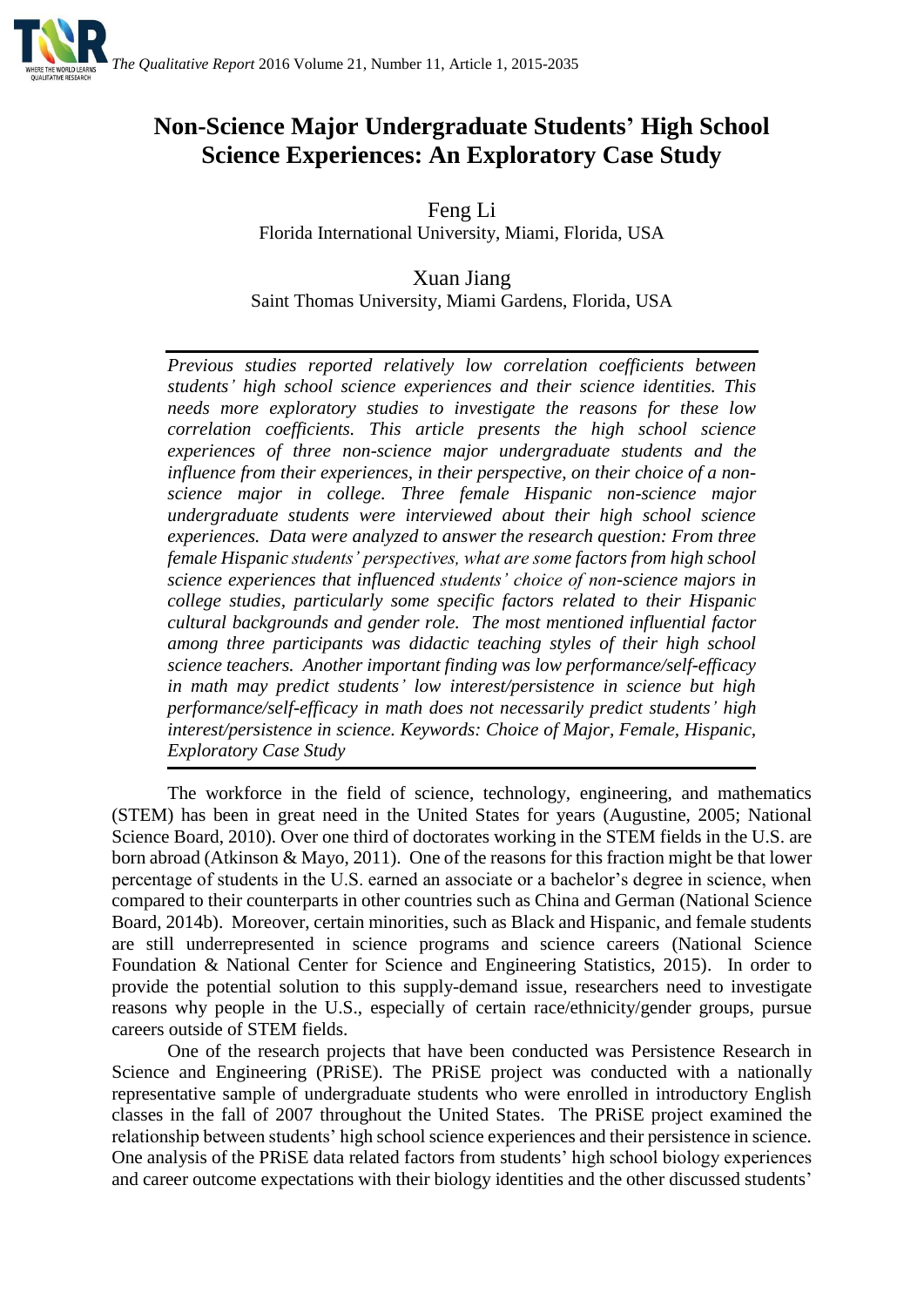high school physics experiences and career outcome expectations with their physics identities. In the research analysis of the PRiSE data about the relationship of high school physics experiences and career outcome expectations with students' physics identities, factors from high school physics experiences, along with career outcome expectations can explain 16% of students' physics identities (Hazari, Sonnert, Sadler, & Shanahan, 2010). The further quantitative analysis results from the PRiSE data indicated that there was a correlation of some factors from students' high school biology experiences and career outcome expectations with their biology identities; however, those factors can only explain 13% of their biology identities (Li, Hazari, Sonnert, & Sadler, 2014). Such relatively low correlation coefficients encouraged the research interest in exploring more factors from students' high school science experiences that may influence their science identities and science learning. The findings of several studies have suggested that science identity has an influence on students' science persistence (Aschbacher, Li, & Roth, 2010; Basu, 2008; Brickhouse, Lowery, & Schultz, 2000; Carlone & Johnson, 2007; Cleaves, 2005; Gilmartin, Denson, Li, Bryant, & Aschbacher, 2007; Shanahan, 2009). Therefore, we focused on the influence of high school science experiences on students' persistence in science. Specifically in this study, high school science experiences that influenced the research participants' choices to pursue non-science college majors was investigated.

The purpose of this study was to explore the relationship between high school science experiences and choice of non-science majors for college studies. Our research question was: From the perspective of three Hispanic female students, what factors from their high school science experiences influenced their choice of non-science college majors, particularly those specific factors related to their Hispanic cultural background and gender role.

Because of the primary researcher's role as a Ph.D. candidate and researcher in science education, he focused on improving science education in high school and promoting high school students' persistence in science career when conducing this study. The aim of this study was to inform high school science teachers and university science faculty, as well as science education faculty, of the factors that influence students' choices of non-science majors in college. With this information, the following could take place: High school science teachers could adjust their teaching strategies accordingly to better address students' needs and help students stay motivated; University science faculty could understand what factors are key, in order to stabilize the pipeline from students with science majors to scientists; Science educators might take the findings into consideration and reform their curriculum for pre-service science teachers.

The global significance of this local study lies in the fact that the article will be one of the few qualitative studies investigating high school science experiences as factors of subsequent college majors and further career choices by students. It may be beneficial to educational researchers who may also utilize factors identified in this study to integrate such factors in quantitative data-collecting surveys to assess relationship of those factors with students' persistence in science. Further quantitative studies can be conducted in the future to determine how strong those factors from high school science experiences are correlated with students' choice of non-science majors. It might be also beneficial to high school science teachers, science faculty and science education faculty to make corresponding changes in their curriculum and instruction based on the findings. It may even further benefit readers who are high school students or university science-major students in the sense that they can use it to reflect upon their own experiences and understandings and strengthen their weaknesses, if possible.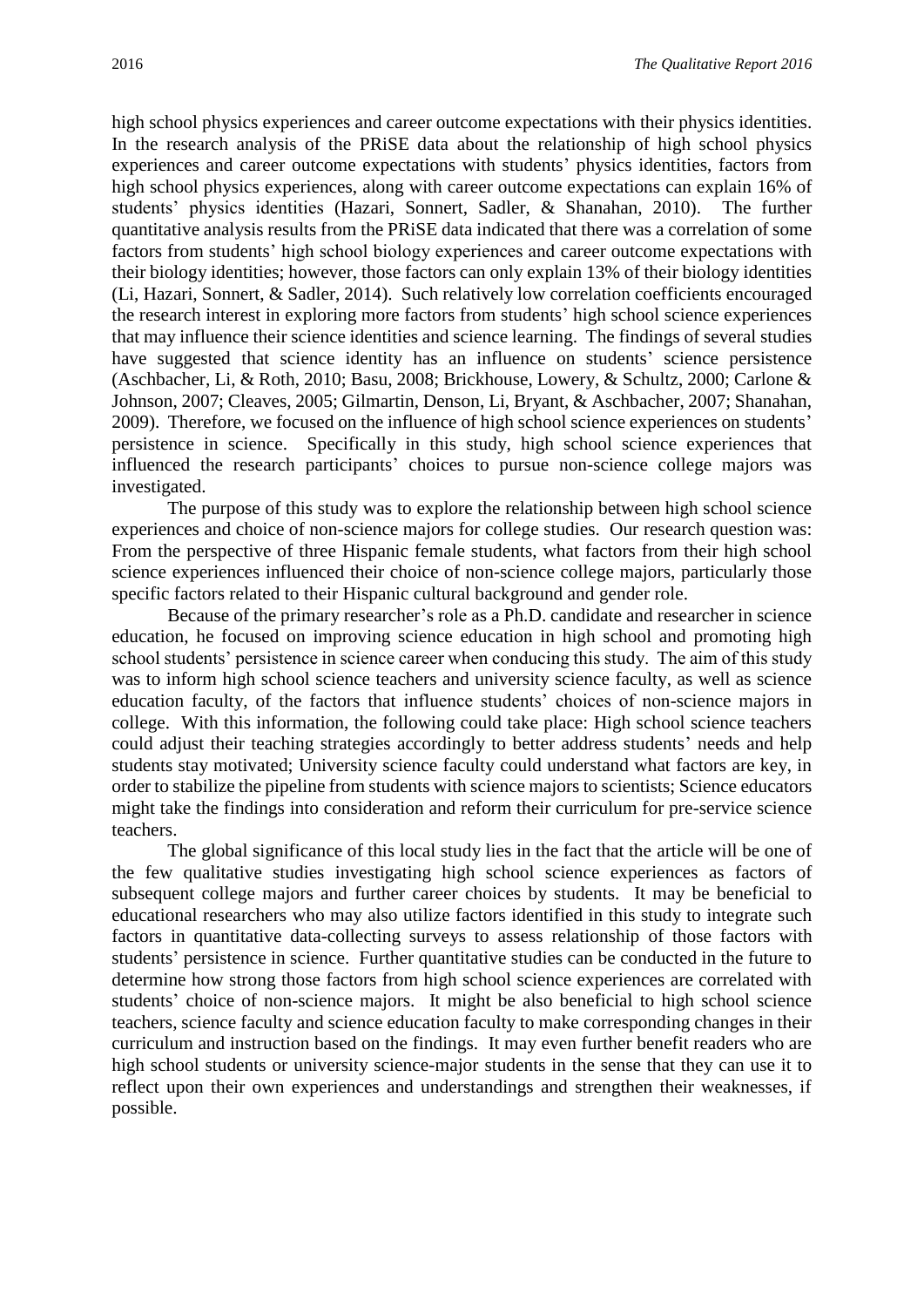# **Literature Review**

## **Science Education in the United States**

**Science education needed.** There has been an urgent need for more professionals in STEM fields in the United States for years (Augustine, 2005; National Science Board, 2010). However, the percentage of college students in the U.S. majoring in science were lower than the percentage of their counterparts in other countries (National Science Board, 2014b). Moreover, in the United States 35% of the employees in the STEM work field holding PhDs are foreign-born (Atkinson & Mayo, 2011).

**Science education for all or the few?** In K-12 settings, "learning science is important to everyone, even those who eventually choose careers in fields other than science or engineering" (National Research Council, 2012, p. 7). In spite of its importance and the nationally set goals to improve science education, a continuous achievement gap in science learning narrowed over time but still existed between White/Asian students as high achievers and Black/Hispanic students as comparatively low achievers. Female students generally achieved slightly lower than male students in science, except Black female students who achieved higher than their male counterparts (National Research Council, 2012; National Science Board, 2014a).

Furthermore, the STEM curriculum was found to vary greatly in K-12 schools among different racial and ethnic populations. Latino students were more often on a lower science curriculum track when compared to their White and Asian peers (Gandara, 2006). Parker (2014) also found that ethnic and language minorities, including the participants in this study, did not have complete interaction with school science and thus were less fluent in science literacy. In light of college experiences, underrepresented students often change their majors from STEM to non-STEM fields or drop out of school completely (Bayer Corporation, 2012). These barriers to science fields in K-12 schools and universities are both unbalanced in race and gender.

# **Racial Differences**

**Racial differences existing in high school science experiences.** The science-related gap among racial and ethnic minority groups still exists in high schools. Black and Hispanic high school students are less likely to take high-level math and science courses and are more likely to take remedial math, than their White and Asian colleagues (National Science Board, 2014a; National Science Foundation, 2002). As well, the academic achievements of both Black and Hispanic high school students were substantially lower in both math and science than their White and Asian counterparts (National Science Board, 2014a; National Science Foundation, 1999, 2002).

**Racial differences existing in university degrees.** The science-related gap among ethnic groups also exists in college majors. Hispanics, as one of the three underrepresented ethnic groups (i.e., Blacks, Hispanics and American Indians), constitute a smaller percentages of science degree recipients than they do of the U.S. population (National Science Foundation, 2011). Moreover, the percentage of Hispanics earning science and engineering bachelor's degrees from minority-serving institutions has declined over time between 2003 and 2008 (National Science Foundation, 2011).

**Racial differences existing in science-related career.** The science-related gap among racial and ethnic groups also exists in occupations. According to Scientists and Engineers in Science and Engineering Occupations: 2006 (National Science Foundation, 2011), Hispanics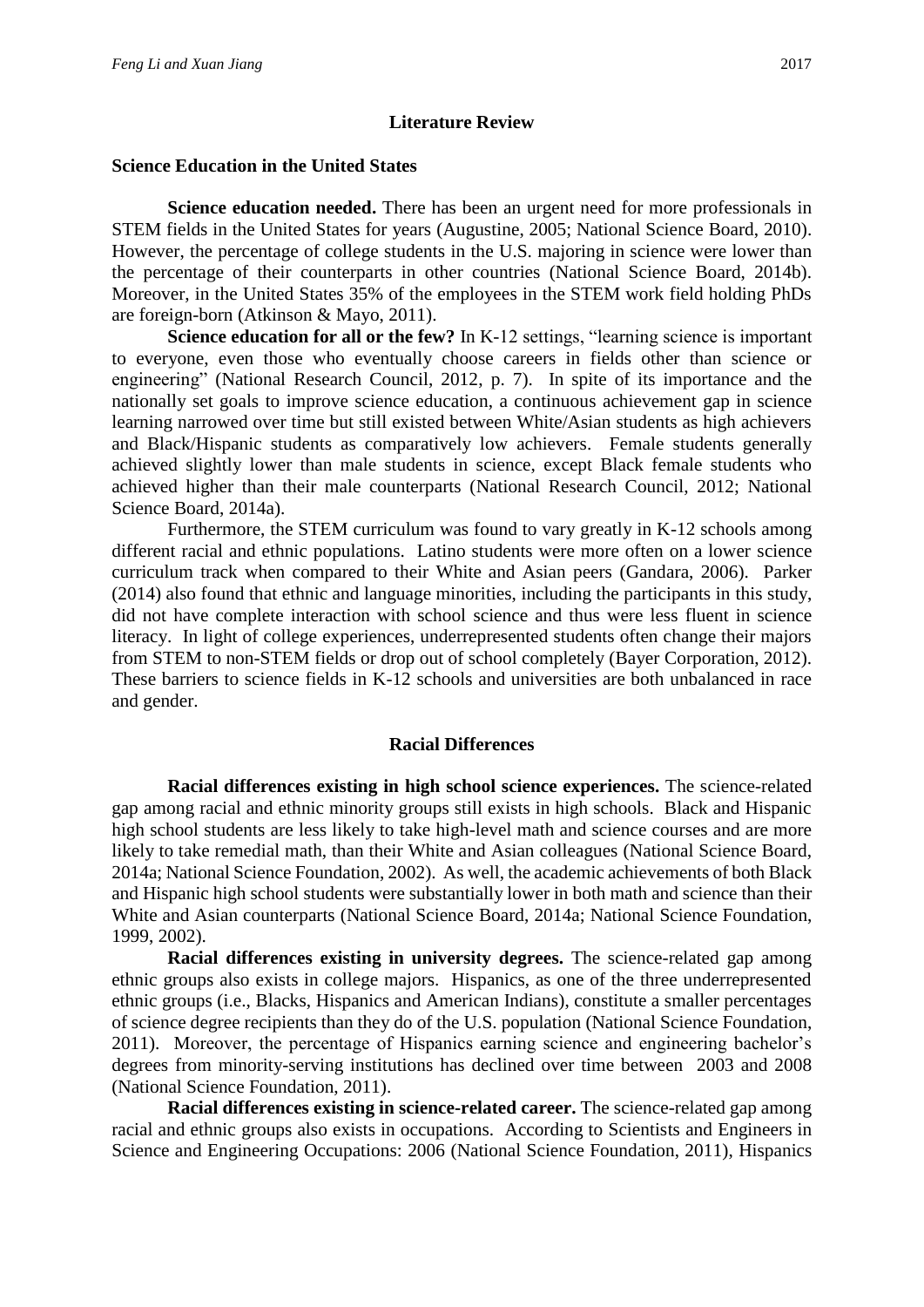comprised 4% and Whites comprised 73%. Hispanic women only accounted for 1% of the population in the science and engineering professions.

#### **Gender Differences**

**Gender differences existing in adolescents' science enjoyment.** The scienceenjoyment gap between boys and girls exists early in young adolescence. Riegle-Crumb, Moore, and Ramos-Wada (2011) conducted a survey to both fourth and eighth graders and found that there was no gender difference in science enjoyment in fourth grade and that significantly lower proportion of female eighth-graders reported strong enjoyment in science in comparison to male eighth-graders.

**Gender differences existing in high school seniors' major declarations.** The science-related gap continues to exist between male and female students in high schools, universities and occupations. Female high school seniors were 60% less likely to choose STEM majors in college than male seniors (Xie & Shauman, 2003). In the same vein, female students are underrepresented in university STEM majors (Simon & Farkas, 2008) and STEM occupations (Blickenstaff, 2005).

#### **Cultural Factors Discouraging Science Identity**

In addition to the two influential factors--race and gender, cultural stereotypes also play a negative role for some underrepresented individuals in pursuit of science majors and careers. Science is a part of European male culture (Barba, 1998; Hines, 2003); it is stereotyped as masculine, competitive, individualistic, and isolated (Andersen & Ward, 2014). Many minority students, however, including Hispanic students, prefer collaboration, group work, and cooperation (Ford, 2011; Heilbronner, 2011). Female minority students are also hesitant to integrate science identity into their personal identity because of its double-fold unconformity with their gender and ethnic identities (Archer et al., 2010; Archer, Hollingworth, & Halsall, 2007).

#### **Our Roles**

## **About Us**

As the primary researcher in this qualitative study and the research tool to collect, analyze and interpret data, Feng Li held the responsibility for revealing his background information to the participants and readers for them to perceive his potential bias. Feng Li is a Chinese male and Ph.D. candidate in science education with a strong background in science. He received his K-12 public schooling and undergraduate education in China, where the public school system is different from that in the U.S. In China, there is a 3-year high school system requiring that he had to choose to enter either a science track or arts track in the second year of high school study. He decided to choose a science track for four reasons. First, he had a personal interest in science. Since his elementary schooling, he had been interested in science and math for many years. Nature Study was one of his favorite courses in elementary school. In addition, he enjoyed acquiring knowledge and doing experiments in physics, chemistry, botany, zoology, and physiology courses in middle school. Second, the first researcher had his parents' emotional and financial support to develop and maintain his interest in science. His parents purchased many science fiction and non-fiction books for his extracurricular readings. They also liked to take him to zoos, botanical gardens, and science museums in his hometown and other cities in China when they travelled. Third, he had strong belief in his ability in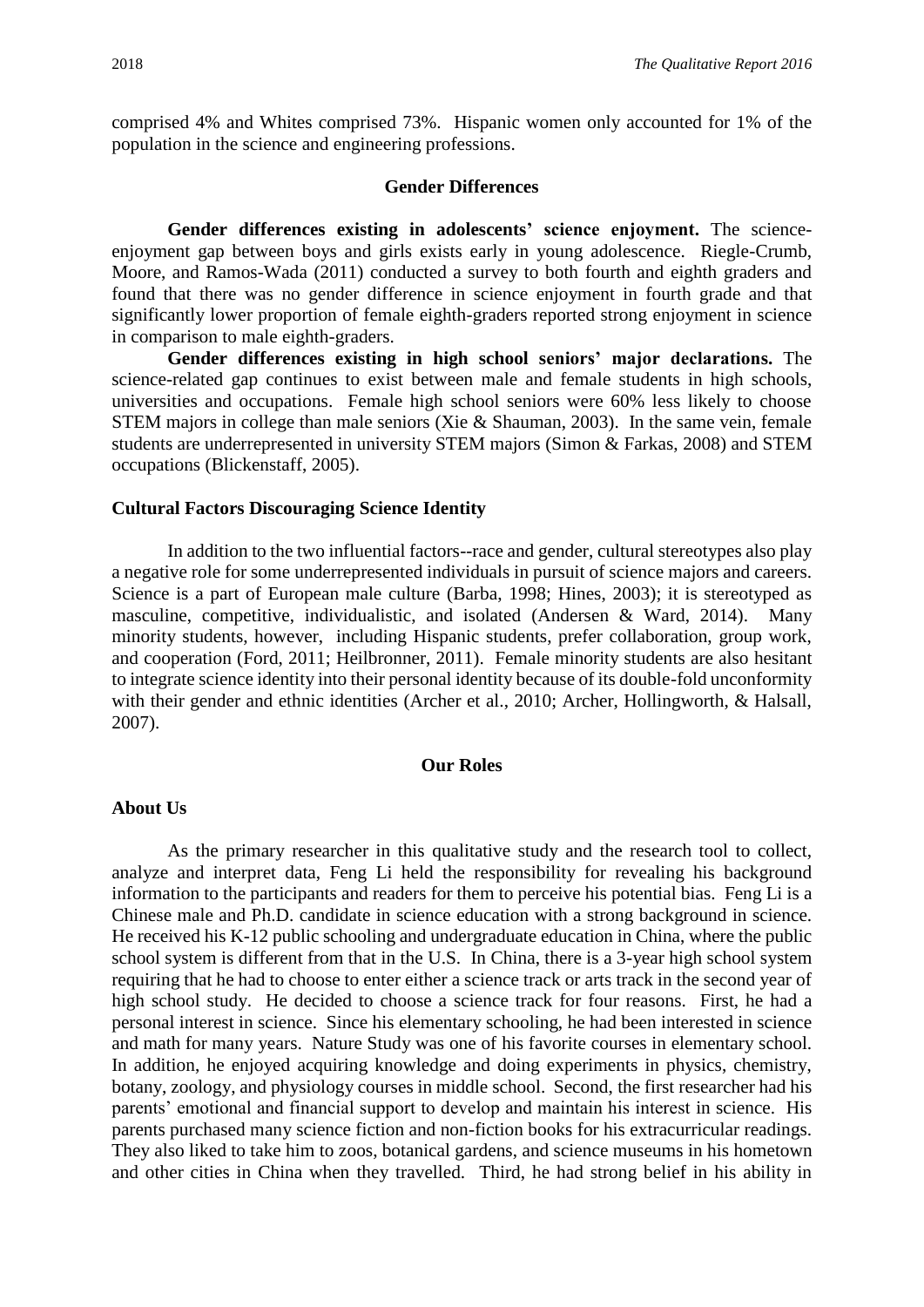math. He has won prizes in national math competitions at both middle school and high school and first prize in a provincial biology competition in high school. His science and math grades were always "A," and he answered all questions correctly in the high school entrance math exam. Fourth, he planned to pursue a career related to science. Due to his interest and achievements in science and math, he was very interested and motivated to pursue a science career. The high school science track required him to take chemistry and physics for three years and biology for two years, none of which was optional. Even for the arts track, for graduation, students were also required to take chemistry, physics, and biology for two years. The first researcher's strong science background, particularly his biology background, also comes from his undergraduate major and graduate school experiences. The first researcher went to college in 1998 majoring in biotechnology. After obtaining his bachelor's degree of science in biotechnology in 2002, he went to New Mexico State University in 2003 and studied in the Master of Science program in biochemistry for one year. From 2008 to 2010, the first researcher pursued his Master of Applied Science degree in infectious disease in Australia. In Fall 2010, he came to Florida International University (FIU) to pursue his Ph.D. degree in biology in the Department of Biology. Then he switched to the Ph.D. program of Curriculum and Instruction, specializing in Science Education, in the Department of Teaching and Learning at FIU in 2013.

As the secondary researcher and author, Dr. Xuan Jiang was involved in the literature review, data analysis, and draft write-up, thus her background might also lead to potential bias. The second researcher was a Chinese female faculty member at St. Thomas University, holding a doctorate in Curriculum and Instruction with a specialty in Teaching English to Speakers of Other Languages (TESOL). She also had her K-12 public schooling and undergraduate education in China, just like the first researcher. The second researcher chose a science track in her second year of high school study. Unlike the first researcher, the second researcher did not have strong self-confidence in science at the time of making the choice. The only reason for choosing a science track was the fact that she would easily earn a higher score at her College Entrance Exam with the science track than with the arts track. When she graduated from high school, her grade in the College Entrance Exam was the highest of all female students in the science track in her school. She took chemistry and physics for three years and biology for two years, all of which were compulsory courses. In her school, students with the arts track were also required to take chemistry, physics, and biology for two years.

# **Ethical Considerations**

The first researcher guaranteed the participants confidentiality during and after the research study. Thus, with their permission, he gave them the pseudonyms of Mary, Nancy and Kate. After approval from the Institute Review Board, and before the participants decided to sign their written consent forms, the first researcher had shown and explained our research study proposal to the participating students. He informed all three participants that he would audio-record all interviews with a smartphone. Before they decided to sign their written consents and right before the interviews, he had shown and explained our written research study proposal to them. He also notified the participants that they could withdraw at any time, if they did not feel comfortable to continue, which would not affect their grades in the class in any way.

The first researcher kept all field notes and audio records confidential and private, that isto say, he was the only person with access to them during and after the research study. During interviews, he asked all of the participants to omit identifiable information to make sure that the collected data had no identifiable information. In addition to confidentiality, the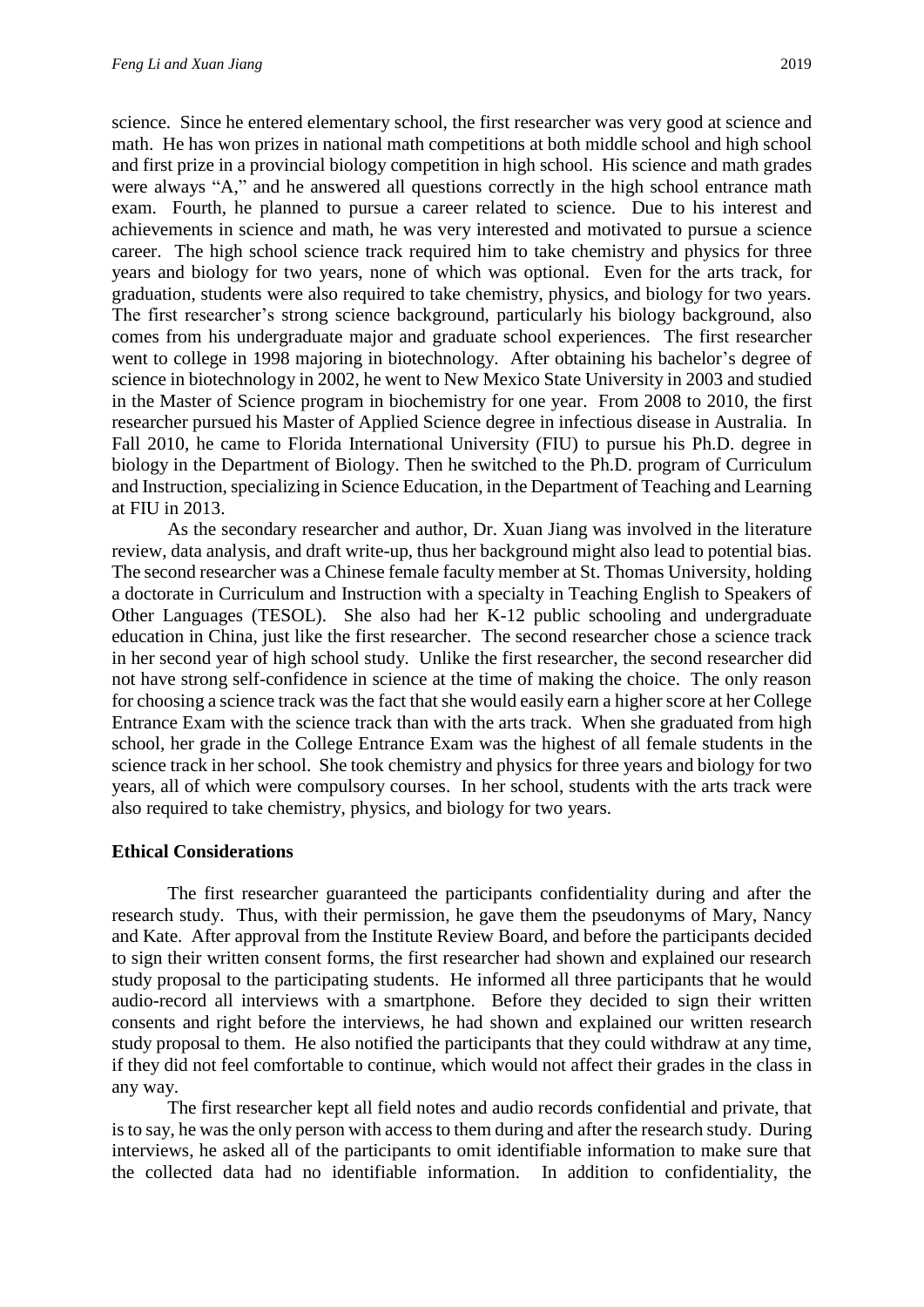participants were aware of the process, the nature and procedures of the study as well as estimated time for data collection from them before they decided to sign the consent forms. The first researcher also asked those participants to choose a convenient time and place of data collection.

#### **Trustworthiness and Addressed Issues of Bias and Subjectivities**

According to Bogdan and Biklen (2007, p. 96), "skin color, race and cultural identity sometimes facilitate, sometimes complicate, and sometimes erect barriers in fieldwork" when educational researchers conduct research studies with people in another ethnic group. Having different racial/ethnical and cultural backgrounds than the participants was one of the key factors inspiring our research interest. Before and during the whole research process with the research topic in mind, we comprehensively considered the pros and cons of the ethnical and cultural differences between the three participants and ourselves. On one hand, it was hard for us to understand their cultural identity, cultural values, and high school experiences in general, due to the different ethnical, cultural, and educational backgrounds. The three participants might not want to reveal some aspects of their cultural values, particularly those that could have negative impacts on their high school science experiences. In order to minimize the possible sensitivity of incoming conversations, the second researcher reviewed some literature about Hispanic culture, particularly literature associated with Hispanics in education. The first researcher showed friendliness and tried to build a rapport with the potential participants when he recruited participants from a TESOL I class and interviewed the three participants. During interviews, when asking questions about their Hispanic culture, the first researcher used a neutral tone and attitude in order to avoid, or at least minimize, their misperceptions of his intention or reference. On the other hand, due to the lack of knowledge in our participants' ethnical, cultural and educational backgrounds, the first researcher, as the data collector, would not presume that he had already known something about high school students' biology experiences in the U.S. and tended to ask the participants for richer and deeper information.

When the first researcher interviewed each of our participants and whenever it was necessary, he rephrased what they had just told him to make sure that he had understood correctly and would ask related follow-up questions for more information. He also asked the three participants to check transcripts and his tentative interpretations, to make sure there was no mis-transcription of their answers, as "member checks" (Merriam, 2002a, pp. 25-31), to make sure that there were no misunderstandings or misinterpretations of what the participants had said during interviews. He asked as many of the same questions as possible to the three participants, so that he could compare their answers to different forms of the same question, in order to make sure that the participants had understood the questions and that we could more deeply analyze their answers, according to whether they answered consistently or inconsistently.

To help monitor our bias, we, here in this article, provided information about the level of our science background and different high school system we experienced in China. We also described the research method employed, participants, and settings, in which the data collection procedure was conducted. We hoped through all of these trustworthiness enhancement methods, we could monitor our bias and unconscious judgments along the project to recognize "as to how they may be shaping the collection and interpretation data," rather than "trying to eliminate these biases and subjectivities" (Merriam, 2002b, p. 5).

When the first researcher began the study, he realized that because of his knowledge with the topic, his subjectivities were more likely to be "shaping the collection and interpretation data" around the topic (Merriam, 2002b, p. 5). Thus, his subjectivities were monitored during data collection through interviews as well as data analysis, aided by applying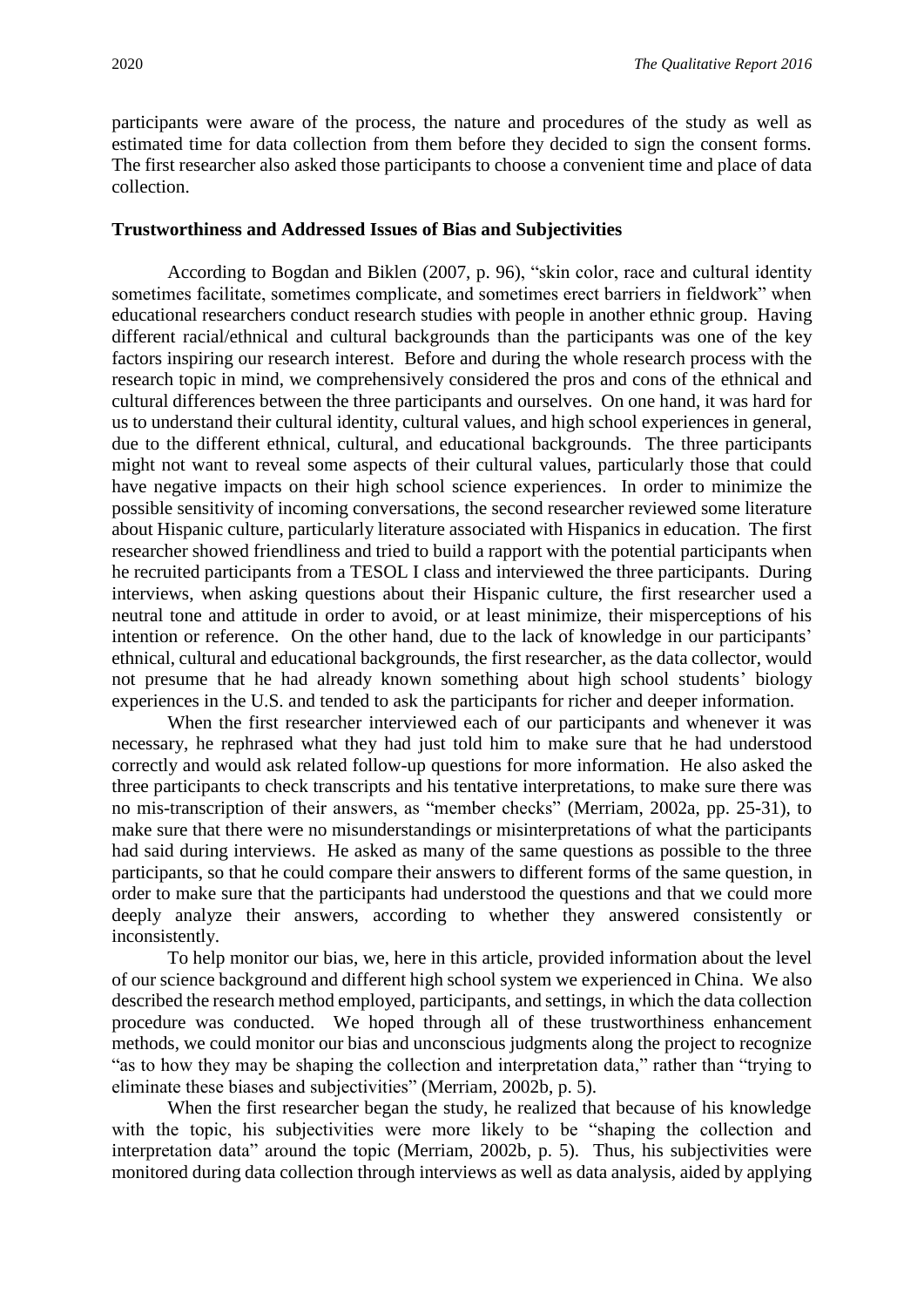the following strategies: the first researcher asked the second researcher to independently code the transcripts and then to review his coding in transcripts. Via this peer review, the two researchers agreed to a common coding and developed new insightful coding. As well, the first researcher checked with his critical reflective journal with respect to assumption, worldview, and biases that might affect the exploration (Merriam, 2002a). His reflective journal included his perceptions of his high school science experiences during the time he was conducting this project and his initial presumptions prior to the study. The first researcher initially presumed that math achievements should be closely related to science achievements, however, he found that the interviewees' answers did not support that presumption. Lastly, the first researcher also checked his actual implementation of data collection with his original plan and modified his strategies when the original plan did not work, which helped him see what he needed to do, how he should ask questions in the following interviews and why he made such modifications.

#### **Methods**

The primary goal of the study was to explore the relationship between high school science experiences and choice of non-science majors for college studies. To achieve this goal, we chose an exploratory case study as our research design. Case study is an "intensive, holistic description and analysis of a single entity" (Merriam, 1998, p. 27). In this study, "a single entity" referred to three female Hispanic non-science major undergraduate students. They shared the same setting, were enrolled in the same university program and were inherited from the same ethnic culture, thus the case was a "bounded system" (Stake, 2005, p. 444).

#### **Recruitment and Participants**

In the sampling process, we employed purposive sampling to select participants for this study. The first researcher talked to an adjunct instructor at a southern Hispanic-serving university and asked her for five minutes in her class where all students were non-science majors, in order to give an invitation speech and explain the research study briefly. The first researcher was granted permission to do so in the class. He explained the research study to the students including why we were going to conduct this research project, what research question this study was trying to answer, how this project would be conducted, and detailed explanation on where and how the interviews would be conducted. The first researcher stated clearly that we wanted to recruit participants who are female Hispanic non-science majors and who had taken at least one science class in high school, because we would like to find some factors that are associated with Hispanic culture and/or female gender role respectively or collectively. At the end of the recruitment speech, the first researcher left his email address and asked those who wanted to participate to email him with their available time.

Seven emails expressing interest in participating were received within 48 hours after recruiting. The first researcher chose three participants out of the seven candidates based on the best match of their available time. These final three participants met the criteria of being Hispanic, female, non-science majors with at least one high school science class, and currently enrolled as an undergraduate student. Thus, they were the most likely to give us the most information from their perspectives about how their high school science experiences influenced their choice of being a non-science major and also some typical factors associated with their Hispanic background and gender role, which is regarded as the "most information about the phenomenon of interest" (Merriam, 2002a, p. 20).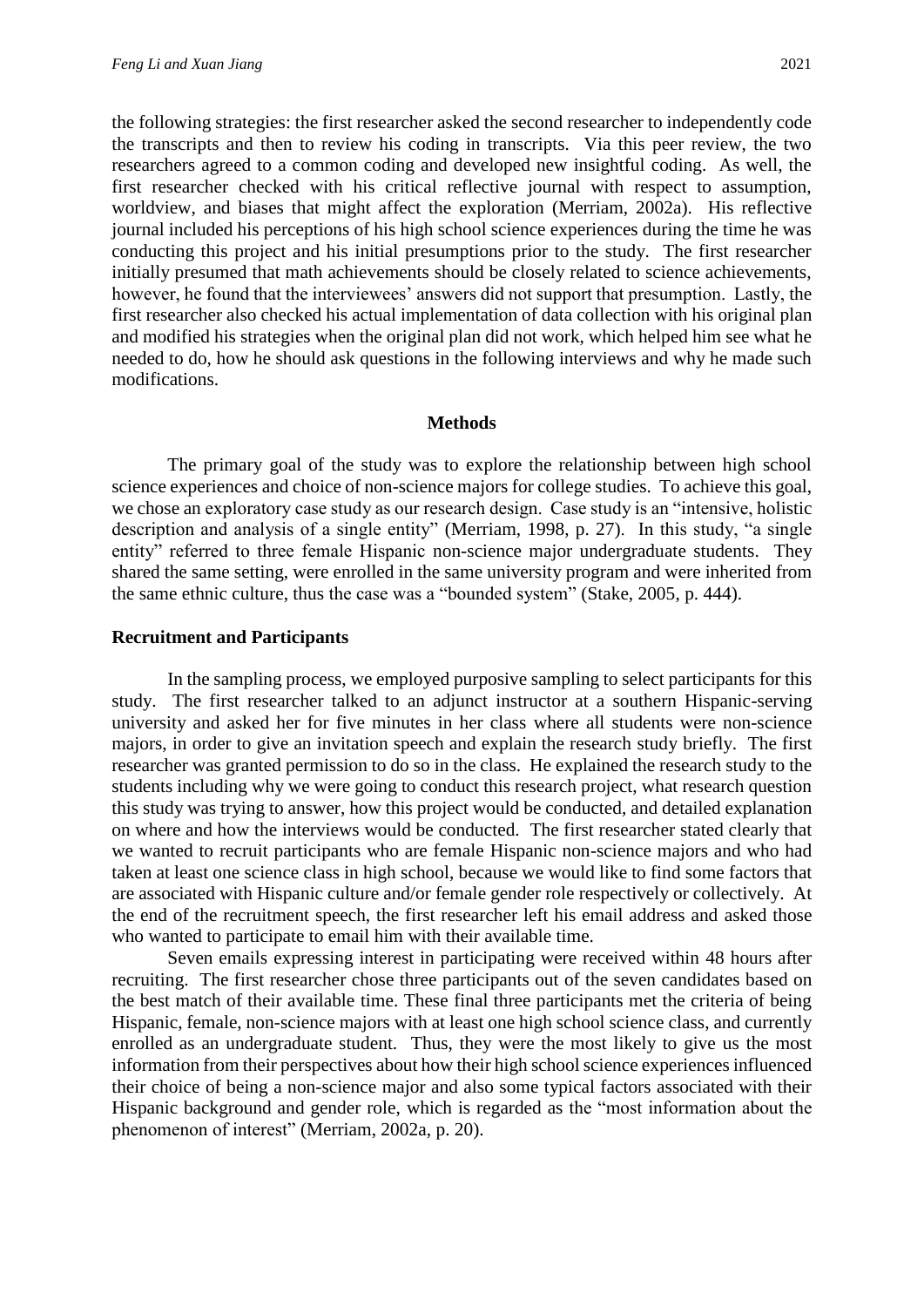#### **Data Collection**

The first researcher was the sole data collector in this study. He scheduled an interview with each of three participants in advance. He conducted each interview according to the scheduled time. Before all of the interviews began, he prepared two main questions to ask the participants based on the research topic. The first question asked for their perspectives was what high school science experiences influenced their choice of a non-science major in college. The second question was whether they think that any of those influential factors were associated with their Hispanic cultural background and/or their gender role as female students. He also prepared some questions about other aspects related to their high school science experiences. The first researcher anticipated asking each of the participants' follow-up questions for details with respect to the participants' own specific high school science experiences. As Rubin and Rubin (2012) described the three characteristics of an in-depth qualitative interview, we chose qualitative interviews as the research method to collect data because we were "looking for rich and detailed information" (p. 29) and "looking for examples, for experiences, for narratives and stories" (p. 29) from the participants about their high school science experiences.

The first researcher interviewed all three participants, in English, on a one-to-one basis, and used digital recording with his smartphone for about one hour with each of the participants. He interviewed Mary for about one hour and Nancy for about one hour, as well. After the first two interviews, he thought that it would be better to review the recorded interview of the first half and to prepare more specific questions for the second half of the interview. Thus, he decided to conduct two 30-minutes interviews with the third participant, Kate, upon her approval. He interviewed Kate the first time for about 35 minutes and the second time for a little more than 20 minutes.

In this study, the first researcher employed semi-structured interviews in a responsive conversation format (Rubin & Rubin, 2012). He asked prepared question such as, "What high school science experiences do you think influenced your choice of a non-science major?" and he also asked the participants to write down on a blank piece of paper some factors from their high school science experiences that they believed to have influence on their choices of becoming non-science majors. This method visually assisted the first researcher in developing and asking follow-up questions according to the factors the participants listed on the blank piece of paper. After he collected enough information about their high school science experiences, the first researcher asked the participants whether they thought any of those experiences were associated with their Hispanic cultural background and/or their gender role as female students. The first researcher modified potential follow-up questions about some specific aspects of the students' high school science experiences each time after completing the interview with the first and second participants as well as after the first half of interview with the third participant, based on the participants' responses during the interviews.

During the interview with Mary, the first researcher felt that she was shy and nervous. Even though he tried to talk with her casually before the formal interview to make her relax, she still spoke vaguely in a low voice during the whole interview. The second participant, Nancy, was less nervous than Mary, because she told the first researcher that she had interview experience before. However, she spoke very fast, which made it hard for the first researcher to understand her during the interview. During the interview with her, the first researcher was considering to ask her to speak slowly, but he was concerned that it might change her usual speaking pattern and make her feel uncomfortable, which might destroy the atmosphere of the interview and ruin the content of Nancy's replies. Thus, he did not stop her to ask her to speak slowly. The third participant, Kate was relaxed during both interviews and spoke very clearly.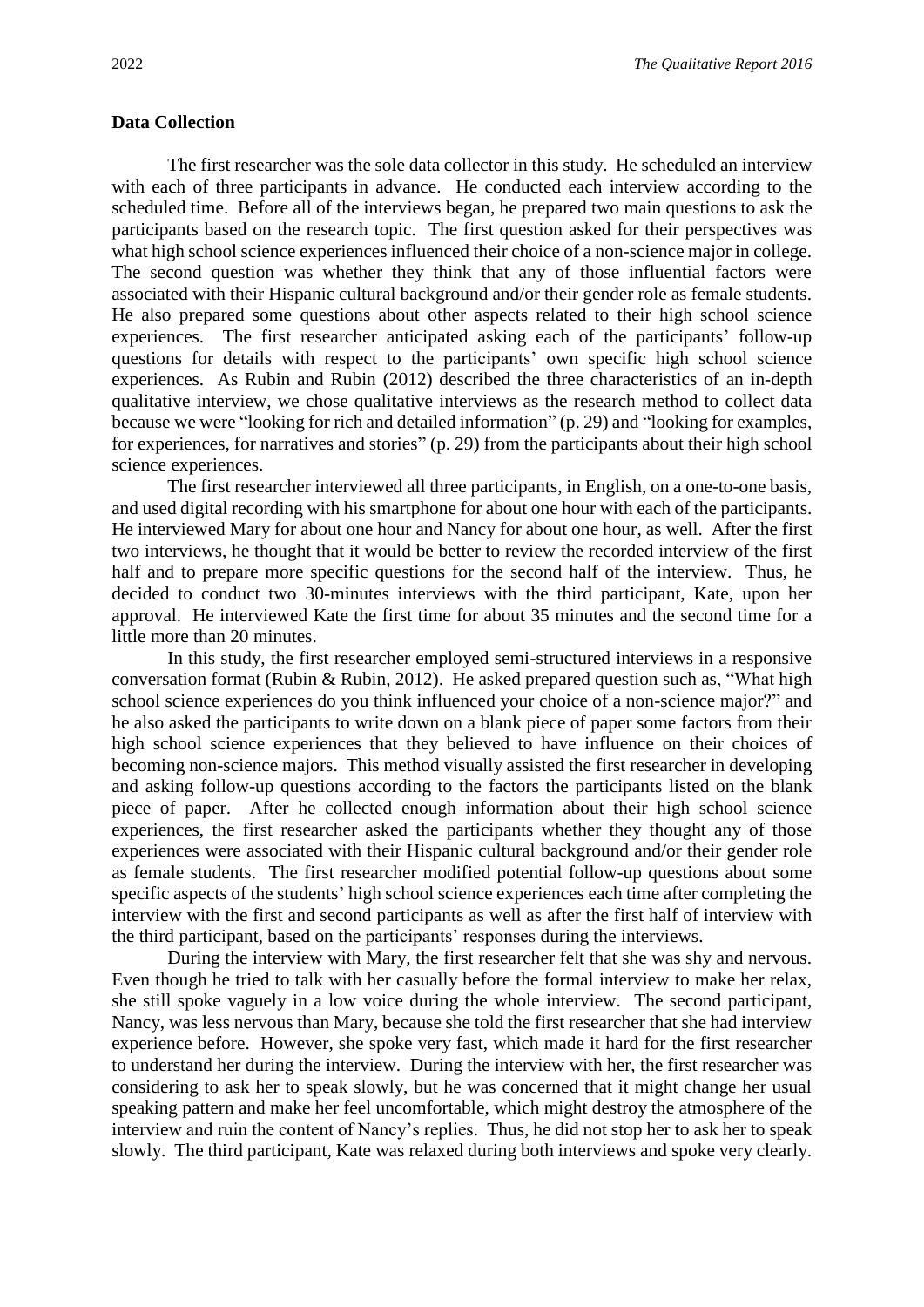#### **Data Analysis**

Data analysis in exploratory case study research should be detailed and intensive "for the unit of study" (Flyvbjerg, 2011, p. 301), so that the case study can "represent the case" (Stake, 2005, p. 460). In this study, data analysis began when the first researcher transcribed the first two interviews. The first researcher transcribed the interviews directly from audio records by listening word by word. In the first phase of coding, the first researcher identified distinct concepts related to students' science experiences in the data. In the second phase of coding, the first researcher explored how specific concepts are related and form certain patterns/themes. In the third phase of coding, the first researcher associated the identified concepts and patterns with the context and interviewees' background, and explored how those patterns can be used to answer the research question. Analyzing and coding transcripts of completed interviews gave the first researcher a clearer direction about what to ask for the following interview with the third participant, and also led him to decide to conduct two 30 minutes interviews instead of one one-hour interview with the third participant, which turned out to be a fruitful decision. The first researcher also coded and analyzed the transcripts of the first part of the interview with the third participant to prepare more specific questions for the second interview with her. After all the interviews were conducted, the first researcher transcribed all the audios and sent the transcripts to the second researcher. Next, both researchers independently read through the transcripts looking for key words and phrases concerning the research questions. Once each researcher completed their initial analysis of the data, they created coding categories based on the patterns and topics they uncovered, and then, combined the data.

Writing up the manuscript involved deeper data analysis. We threaded our work with the research question as main themes and framework, and sought answers and evidence from data. We needed to go back and review the data at times. More importantly, we synthesized data with literature review into a whole and complete piece.

#### **Findings**

#### **Demographic Information of the Three Participants**

All three participants in this research study were female Hispanic students in the same class, all of whom are majoring in Elementary Education. The class was compulsory in their junior/senior year for completing their undergraduate program. Mary was about 30 years of age, and went to high school in Costa Rica. Nancy and Kate were both in their early 20s, and they were born and attended high school in the state of Florida.

The three participants had something in common. Their commonalities were identified and collected through informal conversations prior to the interviews. Then, these commonalities were additionally identified during the formal interviews.

First, they all majored in Elementary Education and planned to be elementary teachers in the future. They all liked to work with children. Mary had two children, and she wanted to gain knowledge about how to teach children who were in the similar age to her own children. Kate worked as an after-school teacher in the elementary school where her mother also worked.

Second, they all had background in art, and they all enjoyed art. Mary started to learn music from the age of five, and she believed that music could be used to improve student performances in other academic subjects. Nancy had a background in painting and drawing. She loved painting and drawing, and even won a prize in a Hispanic heritage competition. Kate liked music and singing. She sang in a church choir and even dreamed about becoming a super star singing on Broadway.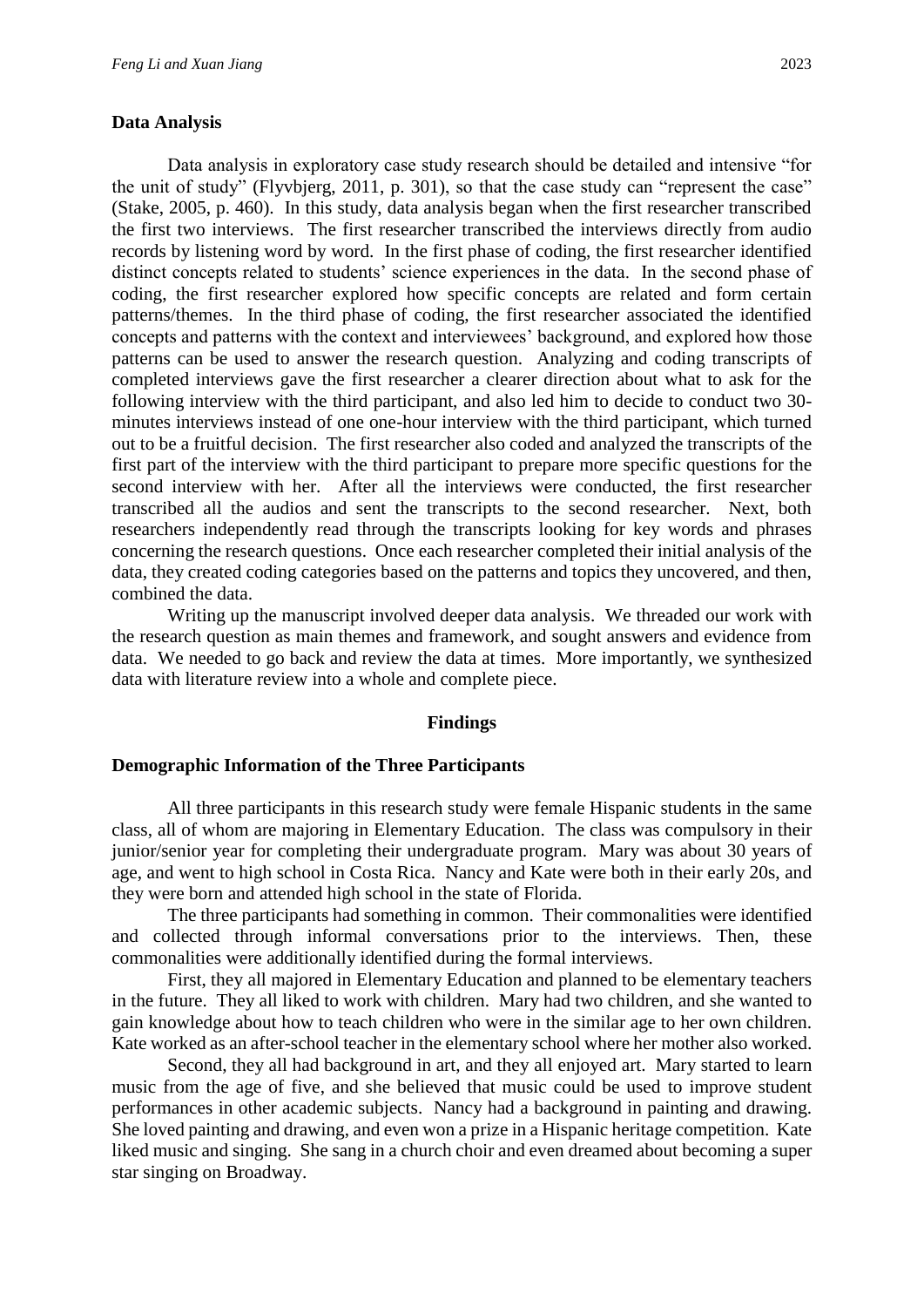## **Mary**

**Mary's background story.** Mary is a Cuban descendant in her early 30s. She was born in Cuba, where she went to elementary and middle school. In her teenage years, she moved with her parents to Costa Rica, where she went to high school and obtained a bachelor's degree (i.e., equivalent to an associate degree in the U.S.). She was pursuing her bachelor's degree in Elementary Education at the time of the interview. She had been learning music since she was five years old. She was married and had two kids. One was 9-years-old and the other one was 5-years-old.

**Mary's high school science experiences.** During the interview, Mary explained that she did not like her high school science classes, because she was required to memorize many concepts in her biology and chemistry classes, which she neither was good at nor liked. She said, "It (biology) was only memorizing all the concepts, names, and I felt I was bad for it, for memorizing. Like too many terms. And I didn't like it…In chemistry, you have to memorize a lot of things." She also expressed concern many times about the teaching styles of her high school science teachers. She said, "It was all about her (the biology teacher) talking all the class. We did not have many like too much interaction… We didn't have like lab that we can experience and you can relate with your life, your real life situation… he (the chemistry teacher) was all the time like teacher do almost all the talking… it was not like very interactive, like we discuss or do groups, no." Her high school science teachers' didactic teaching styles and lack of connecting scientific knowledge with real life made her become not interested in science.

Among all three participants, Mary was the only one who took physics in high school. She said, however, "I don't remember anything in physics," because "they changed the teachers like two or three times...they (the physics teachers) didn't have the same planning...they were changing the content so we were like lost…the teachers were teaching the content we were supposed to know but we were so behind, so we didn't catch it…we didn't have the prior knowledge for that." Due to two or three changes of high school physics teachers in one semester when Mary took high school physics, the course content of the physics class was inconsistent. Mary said that most of students in that class including herself could not catch the content knowledge and failed that physics course.

**Mary's choice of major.** Mary explained that, because her high school biology and chemistry teachers did not make connections between scientific concepts and real life and she was not good at memorizing those concepts, she was not interested in science. As a result, she was not confident and did not want to pursue a science degree.

**Mary's cultural and gender influences.** Mary did not talk about the influence of her gender role as a female student in learning science, but she did talk about the influence of Hispanic culture on high school science teaching from her perspective. Based on her experiences in several Hispanic countries, she stated that she felt that Hispanic teachers tended to use a teacher-centered teaching style in that most of the time in classroom it was the teachers talking and the students listening. She said, "From my experiences in not only Costa Rica but in Cuba, the classes were almost like the teacher talking, and not too much interaction… I think that is typical classroom in Latin American countries." When the first researcher asked Mary whether she complained to her high school administrators or principal regarding her high school science teachers' teaching style, Mary said that it was not their culture, and that in Hispanic culture, students were supposed to respect their teachers and should not question or complain about their teachers. She said, "The teacher always…is right." When the first researcher asked, "Was that because of your culture? Students always respect your teacher?" and "do you think that in Hispanic culture, students are not supposed to question teacher?" She agreed and said, "Yes, I think so."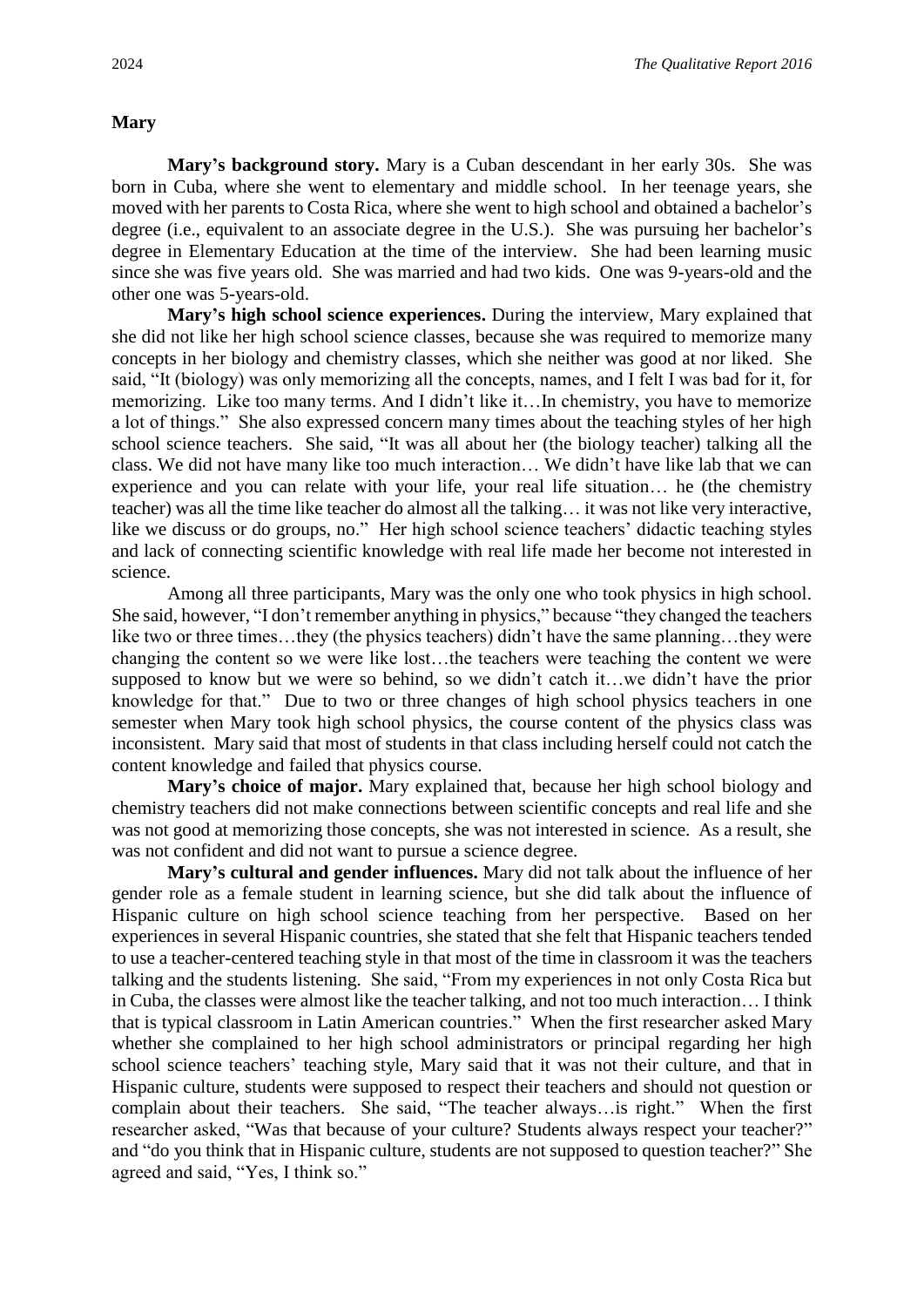**Other factors contributing to Mary's choice of major.** Mary said that she had learned music since she was five years old. She had always liked music and wanted to apply music to helping children in other academic areas. When I asked how she could apply music to other academic classes, she used the example of learning mathematics because she explained that music is mathematics in the sense that pianists need to do calculations all the time.

# **Nancy**

**Nancy's background story.** Nancy is a Hispanic female student at her early 20s. Born in the U.S., Nancy went to high school in Florida. She had a female friend who was very good at science. She had a younger sister. She learned and liked drawing and painting.

**Nancy's high school science experiences.** In her high school, Nancy was actually good at biology, and she had a good grade in this class. She said, however, "I liked learning about it but I didn't like actually doing it," because she felt that she could not work with blood and she did not like dissection. Blood and dissection were believed to be characteristics of biology and biology-related careers, in accordance with Nancy's experiences and perception in her biology class. She said, "I really like biology actually. I had a good grade on the class. But I noticed that I didn't really like dissection… I can't work with blood…I just can't do that. So that influenced me… When I see somebody with blood I was like I can't. Like I get scared. So I can't. I wouldn't be able to do it." For those reasons, she did not want to pursue any career in biology. Furthermore, in her high school chemistry course, she got a C minus. She said that, in her opinion, her high school chemistry teacher was not a good teacher. She said:

He (Nancy's high school chemistry teacher) didn't teach...He didn't explain thing thoroughly to the class. Everybody had trouble in the class. He would just sit on his desk and told us to like "go to this page and read that." Sometimes, in class, he would explain usually one example of something and then we had to do the questions from the book. It was really hard. I wasn't really good at chemistry. And he wouldn't really explain. We had bad grades. But he did really practice with us problems on the board or something. And we just had tests like we won't prepare because he wouldn't explain them. So you had to teach yourself. You had to read and understand that, and then tried to see if you could pass the tests [*sic*].

**Nancy's choice of major.** Nancy felt "discouraged with that (chemistry) class" due to the teaching style of her high school chemistry teacher, and so she decided "not to pursue anything with chemistry." In addition, due to her bad grade in math, she decided that "anything in chemistry, physics, and math. They are not a good choice." Although she received a good grade in her high school biology class, she did not want to pursue any biology career due to some characteristics of biology, from her perception, associated with blood or dissection.

**Other factors contributing to Nancy's choice of major.** Nancy said that when she considered about her future career choice, she was trying to balance what she wanted to do with a career in which she can make more money. When the first researcher asked her about how she decided what major and what career she wanted to pursue, she used the word "safer." She said she "just go for something safer," which means "things you already know (about) what this career does."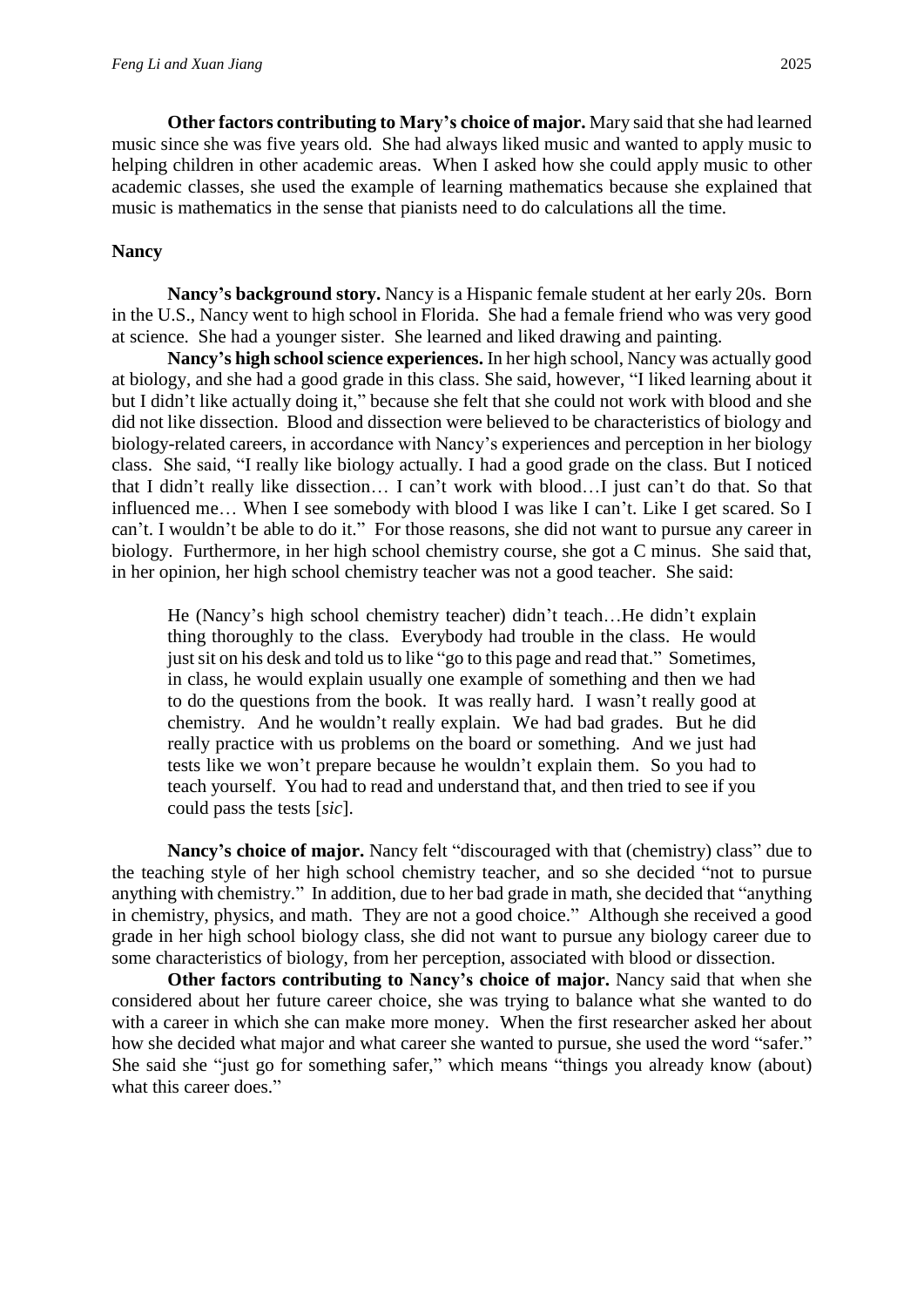## **Kate**

**Kate's background story.** Kate was also born in the U.S. and went to public high school in Florida. She is the only child in her family. She liked music, particularly singing. She sang at her church every week. She used to dream about being a star, singing on Broadway. She had a very good friend who was very good at science and went to the same elementary school, middle school, and high school together with her.

**Kate's high school science experiences.** Kate had the same teacher for both of her high school biology and chemistry courses. She said that she did not like the teaching methods of her high school science teacher. Her science teacher always asked students to read from page to page and then answer questions in the textbook. Kate said that the teacher did not really explain the content to students very well. She described her high school science teacher as follows:

She was like, "you need to know this to pass the test, you need to know that to finish your assignment to get a good grade"… It (her high school science course) was just like key terms and benchmarks …she never guided us like "OK, you can use this for this (real life situation), or…like it's just cool to know." She just thought like stuff you need to know… She (her high school science teacher) didn't even read the textbook. She just put…problems on the board so I had to go to the textbook to complete. And the whole class was just like "OK. You have to read from this page to this page and answer these questions and turn it in and that's your grade" and that was just my whole high school experiences with science.

**Kate's choice of major.** Due to her bad experiences in her high school science classes, Kate said that, when she went to college, she did not want to do "anything that has to do with science and math." She used to consider college majors in nutrition or nursing, but, because she had to take chemistry courses for either of those two majors and she did not like chemistry, she had to give up these aspirations.

**Kate's cultural and gender influences.** Kate, from her perspective, asserted the influence of the cultural history and the social environment on the roles of men and women in science and non-science careers. Kate stated that, particularly in Hispanic society, science and math majors are associated with male students and it is difficult for female students to pursue a science or math major. Kate said that:

I think that society does… associates teaching with women and like the science and math majors with men. But especially in Hispanic culture, those gender roles are so really inequivalent. … I think that for first generation of Hispanic and Hispanic with (female) gender… hard to go into those majors associated with the other gender.

Kate also talked about different roles of men and women in science or non-science related careers:

Maybe it's just the society…for example men …when you are in education building and you are a guy, good luck because … (smiling) automatically people think you are a physical education teacher. But I think it can be also historically. Because always women were in the elementary education field, and then men was the one that taking care of engineering and science and all the math.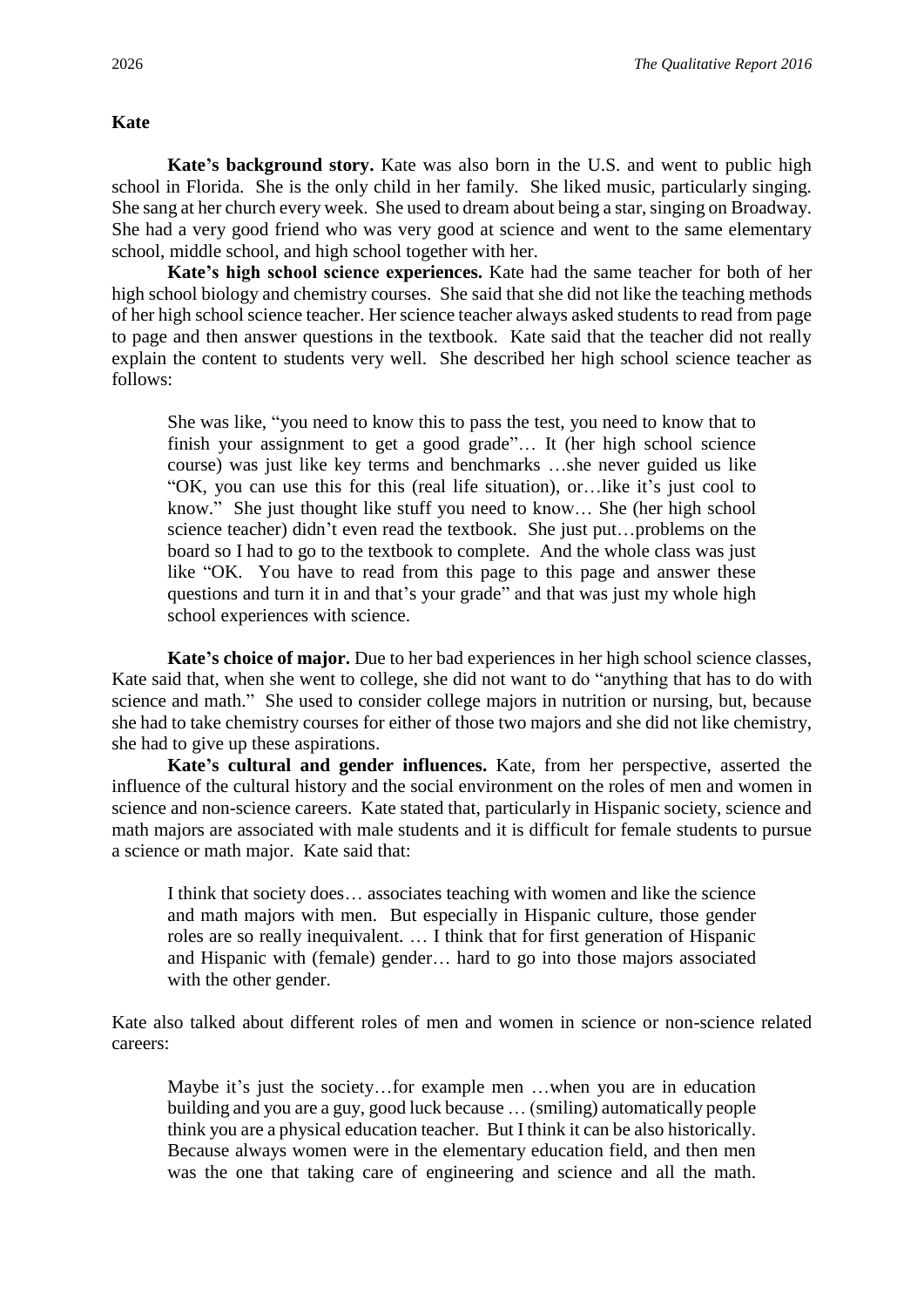Because they…in history, men are always leaders and innovators because women weren't expected to fill that role, and they were more teachers because they were more expected to be nurturing. So maybe it's historical thing and we never really got rid of it.

As to gender difference in learning science, Kate said that:

I really don't think that there are differences…a lot of people say that men's brains are wider and women's brains are (smaller)…I don't think that's the case. I think that's the environment you are always exposed to. Because…I guess…my best friend she took all the classes as I did. We went to elementary school, middle school, and high school together. And we took all the same teachers. But I always hated it (science) and she always loved it.

However, when the first researcher asked Kate whether she thought that culture, history or social environment had any influence on her decision about the choice of college major, she said that she was not influenced by any of those factors. She explained how she chose a nonscience major as quoted below.

I think my choice was more because of the bad experiences I went to…I want to lead another life and maybe go to the path that gives good experiences because if I had those good experiences I would be on the track to be a nutritionist that I wanted to be. But …I think more it's because of the bad experiences that I had. Because I didn't like it.

My mom was a teacher so I saw her and I liked it. Now I am an after-school teacher for 5th graders and I really love it. So again, it's those experiences that I went through. OK, this was bad so I don't want that. This one was good so I do want that. But I don't think it was because of any gender roles.

**Other factors contributing to Kate's choice of major.** Kate's mother was an elementary school teacher, and Kate worked as an after-school teacher in the same elementary school. This work experience allowed Kate to acquire insider knowledge of how to work as an elementary teacher. She also felt that she liked to work with children from the same work experience in the elementary school. She said that when she considered her future major and career, she tried to balance what she liked to do with what she could do.

# **Discussion**

# **The Most Mentioned Influential Factor**

All three participants talked about the negative impact of didactic teaching styles of their high school science teachers, in the United States and Costa Rica, on their interest in science. They all mentioned that their high school science teachers utilized teacher-centered and textbook-centered teaching styles, which made them feel bored, confused and not interested in those science courses. For example, Kate said:

I think it was just the teaching methods I didn't really agree with how she taught it…it was always book work and she never really explained it well. And I didn't really understand what was like the material and what was behind the actual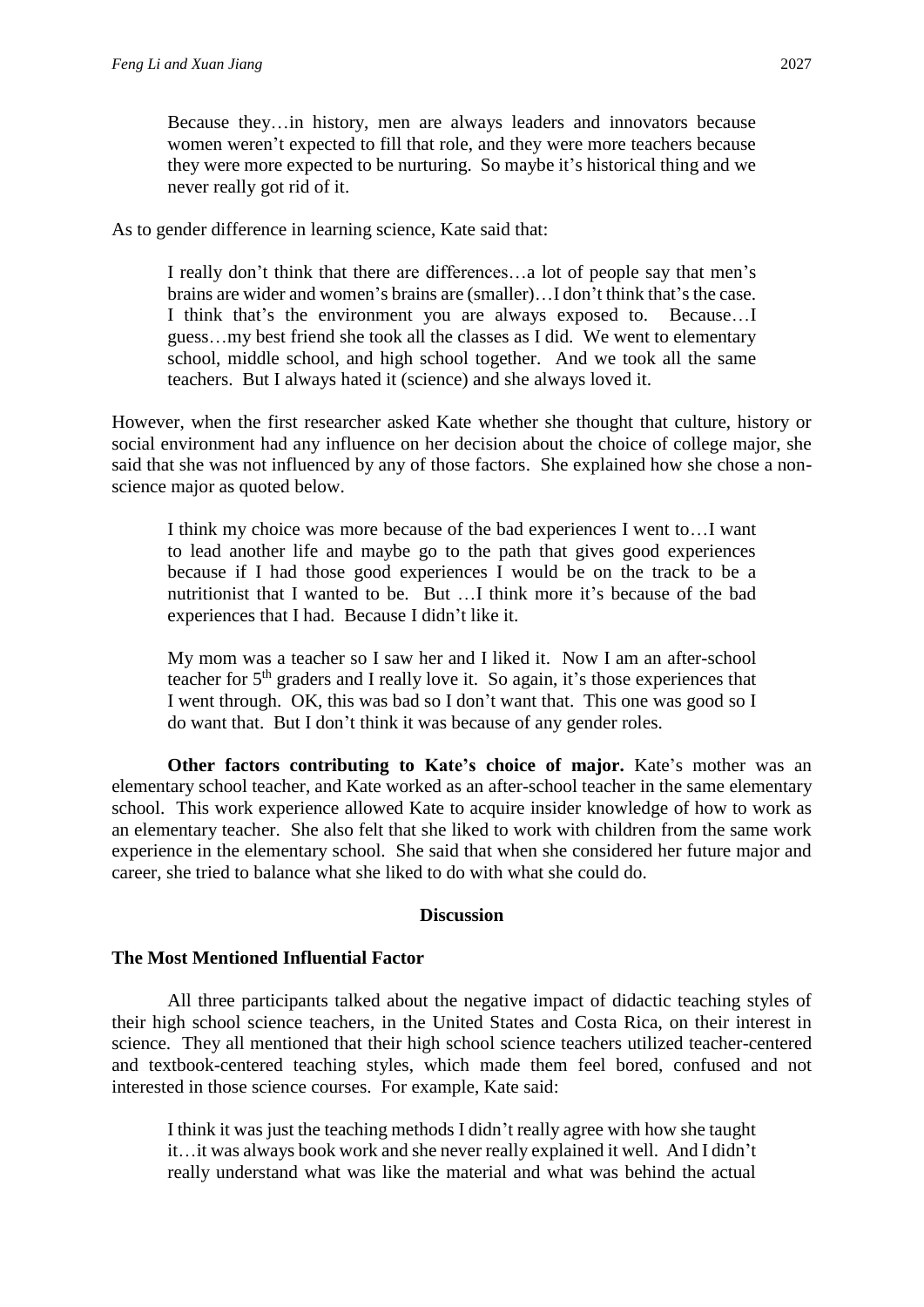content…the way that she (Kate's high school science teacher) taught it, I don't even remember anything. It was always book work and busy work. So I hated it and that's why I got a bad grade because I am a visual learner and I learn with hands-on experiences.

They all talked about their high school science teachers who did not explain course content or science concepts to them very well, did not give them enough chance to have discussions either with the teachers or among students. These teachers hardly gave hands-on exercises or appropriate projects to do and did not take them to any field trips. Most importantly, the teachers did not help them to connect science knowledge with real life. All of the above made them feel that it is hard to understand course content. Consequently, they have no interest in science and any future college majors and careers related to science.

During interviews with all three participants, the most concern they addressed was the influence of their high school science teachers' teaching styles on their science experiences. It was not what to teach but how to teach it that mattered in their cases. This indicated that their high school teachers' teaching styles have a great influence on students' motivation in learning a specific subject and persistence or decision in choosing or keeping in science majors. A didactic teaching style makes students' feel bored in the classroom, gives them hard time in understanding content knowledge, and does not motivate them in learning the subject. As specifically to high school science courses, a didactic teaching style makes students disengaged from the learning process and unable to see the significance of science in real life and to their potential future careers. Bolshakova, Johnson, and Czerniak (2011) from their qualitative interviews found that science teachers' teacher-centered instructional strategies, as well as other traditional teaching strategies, such as teaching students to copy scientific definitions impaired students' curiosity and interest in science. Educational practitioners, particularly high school science teachers, need to pay close attention to this issue, since it is they who could adjust their teaching methods accordingly to better engage and educate students.

Nevertheless, it was interesting that Kate talked about her best friend, who "took all the classes as I (Kate) did," "went to elementary school, middle school, and high school together (with Kate)," and "took all the same teachers (as Kate did)." Despite all the same school experiences they shared, "I (Kate) always hated it (science) and she (Kate's best friend) always liked it." It suggested that it is not science teachers' teaching styles but rather how students perceive and construct their science teachers' teaching styles according to their personal backgrounds, experiences, and prior knowledge that directly influence students' interest, motivation, self-efficacy, and persistence in learning science. It also further indicated that the didactic teaching style of science teachers does not necessarily predict students' low level of interest, motivation, self-efficacy, and persistence in learning science. Nevertheless, it does not mean that teachers' teaching styles are not critical in students' science learning. Teaching style is still important to science learning. As reported by Costa, Van Rensburg and Rushton (2007), an interactive teaching style is more popular than a didactic teaching style, and students in interactive discussion group had higher academic performance than those in a traditional lecture group. A student-centered interactive teaching style may be more conducive to enhancing student interest, motivation, self-efficacy and persistence in science learning more than a teacher-centered style.

#### **Influence of Hispanic Cultural Background and Gender Role as Female Students**

Even though all three participants talked about the influence of high school science teachers' teaching styles on their performance and interest in science, none of them went to their high school principals or others who could address the issue to complain about their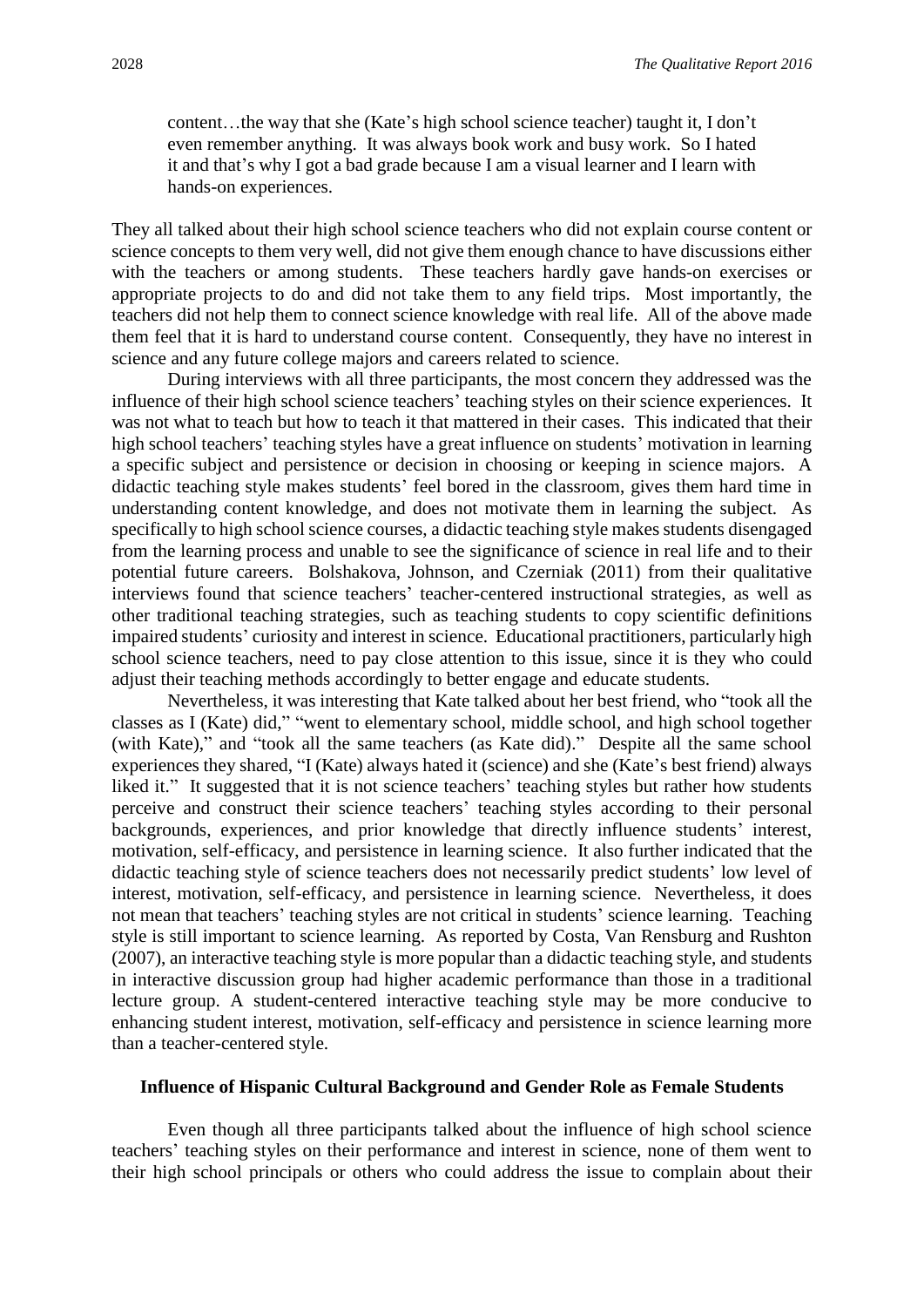science teachers. Mary explained that a value of Hispanic culture requires that students show respect to teachers and thus she did not question, let alone complain about their teachers. Mary's answer indicated how Hispanic cultural value in respecting teachers influenced students' science learning experiences in high school.

As to gender role in learning science, Kate talked about the impact of culture, history and social environment on people's choice of career. She said that in Hispanic society, people, both men and women, always say that men are smarter, are leaders and should do things with science and engineering and that women are supposed to nurse others, so teaching is considered more of a career for women. Kate emphasized that such a gender role was more of nurture than of nature. Public perceptions of gender roles had an impact as early as adolescence. Ware and Lee (1988) discovered that female students were less likely to choose science majors in college if they put a high priority on their family life. As a consequence, female students are underrepresented in university STEM majors (Simon & Farkas, 2008) and STEM occupations (Blickenstaff, 2005). On the other hand, male students are untypical in some majors, such as nursing and education.

Kate also mentioned that science is more of a men's business, which echoes the traditional and historical stereotype about science-- male culture, masculine, competitive, individualistic, and isolated (Andersen & Ward, 2014; Barba, 1998; Hines, 2003). Accordingly, many female students are widely impacted by this social value in their choice of college major.

#### **Math and Science Not Correlated**

Both Nancy and Kate stated that they were not good at math in high school, and their low self-efficacy and achievements in math made them disinterested and unmotivated in learning science. Nonetheless, according to Mary's experiences in learning math and science, good grades in math did not make her any more interested or motivated in learning science. Mary said that she was good at math, but she did not like to memorize those scientific concepts and did not understand them, particularly those biological concepts and terms. Therefore, even though she was good at math, she still did not like science.

This finding provided evidence from a different perspective to describe the relationship between performance and self-efficacy in math and interest or persistence in science. It also revealed potential bias of the first researcher in this study. Due to the first researcher's own achievements in both math and science and his perceptions about his high school classmates' accomplishments in math and science, he previously believed that students' ability in math correlates with their motivation, attitudes, and achievements in science. In the literature, it was also reported that students' mathematics self-efficacy expectations significantly correlated with their choice of science-based college majors (Betz & Hackett, 1983). Thus, Mary's case should provoke educational researchers to re-think and re-examine the relationship between math performance or self-efficacy and science learning. Good math performance or high math selfefficacy does not necessarily predict a student's science interest or persistence. It is particularly true in some science fields such as high school biology, which does not involve considerable mathematics, but does require significant amounts of memorization. This is also true when a student is either not good at and/or dislikes certain aspects of science learning, such as concept memorization. Synthesizing all three participants' experiences and perceptions in math and science, it is safe to say that low performance or self-efficacy in math may predict students' low interest or persistence in science but high performance or self-efficacy in math does not necessarily predict students' high interest or persistence in science. Some other factors, such as low self-efficacy in memorizing scientific concepts, may impair students' interest or persistence in science, even though the students may be good at math.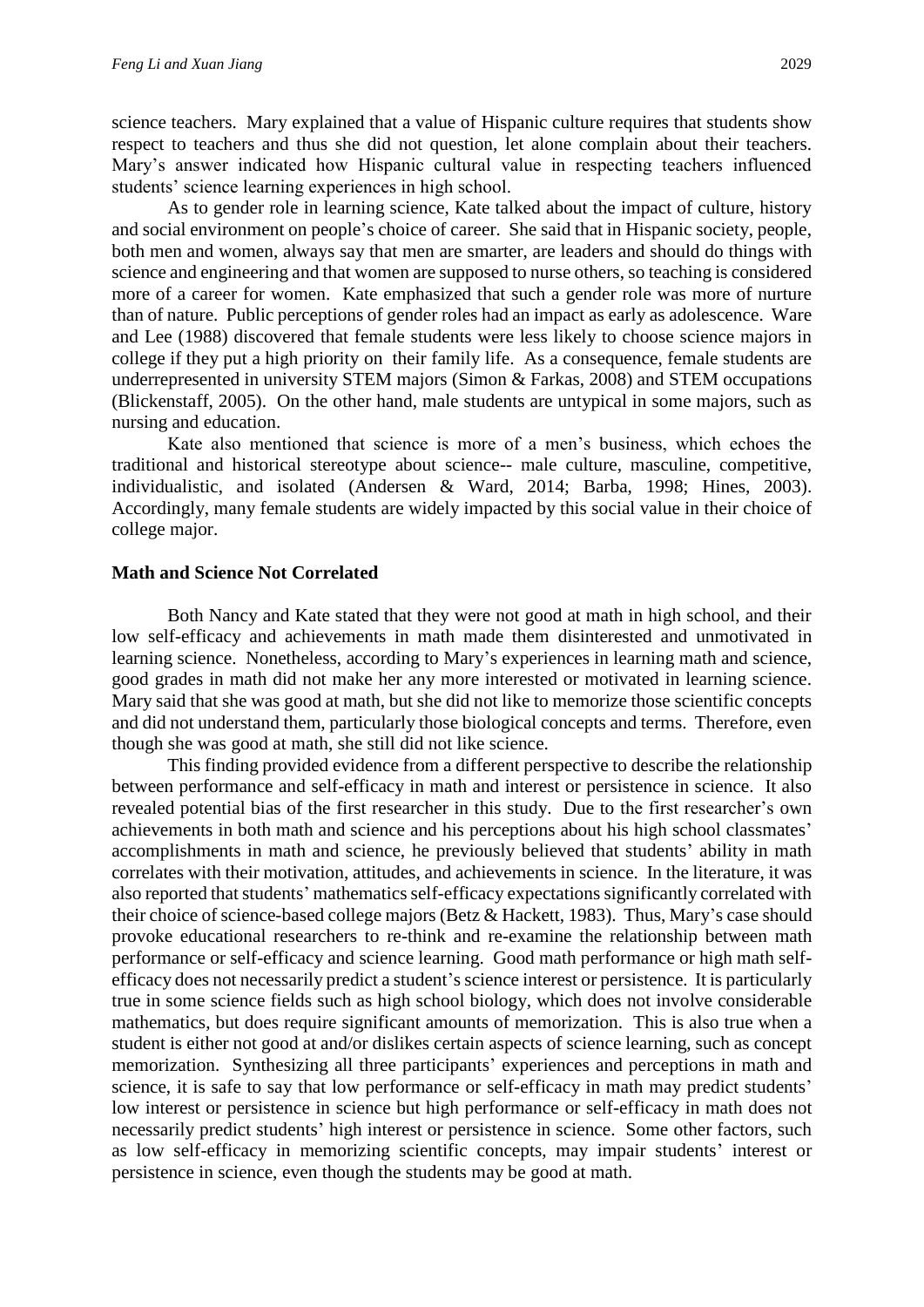#### **Taking Physics or Not?**

All three participants took biology and chemistry, but only Mary took physics in high school. Kate and Nancy both said that they were not good at math and, given that they knew that physics required math skills, they did not want to take physics in high school. Instead, they both took biology and chemistry, which required less math skills as they knew. Low selfefficacy in math in Kate's and Nancy's cases was the factor that made them avoid taking physics. Mary was the only one who took high school physics, but remarked that she "don't remember anything in physics" because of the change of physics teachers two or three times in that semester and the inconsistent course content that gave her hard time in understanding concepts in physics. In order to improve high school science education, consistence in content is critical in enabling students to notice connections in scientific concepts and to understand those concepts.

#### **Is Biology Always Associated with Blood or Dissection?**

What was interesting and deserving of some attention was that Nancy associated a biology career with blood and dissection, which scared her away from pursuing a biology degree and a biology-related career. When it comes to misconceptions about biology and a biology-related career including the notions that Nancy expressed, it may be worthwhile to reform high school biology curriculum to address those misconceptions and demonstrate what biology really looks like. Clearing up such misconception could help retain those students who, like Nancy, are frightened of blood or dissection, by explaining to them that biology is not all about blood or dissection. In fact, many fields in biology and many biology-related careers are not associated with blood or dissection at all.

#### **Relationship between Performance and Persistence in Science**

Nancy's experiences and perceptions about biology provided a new perspective to consider regarding the relationship between students' performance and persistence in science. Nancy was "good at biology" and received a good grade, but she only liked learning biology, but did not like "actually doing it," due to her fear of blood and dissection which she associated with a biology major and a career in biology. This finding provided evidence to demonstrate that high performance in science learning might be necessary but not sufficient in motivating students to persist in science and to pursue a science-related major and career. Actually, Nancy did not experience any experiments or activities involving blood or dissection in her high school biology class. Her misconceptions about biology may have come from the social environment, such as her parents' words or media messages. She constructed information from the social environment to form her own knowledge (perceptions, opinions, misconceptions) about biology and biology-related careers. This critical factor negatively impacted her persistence in biology, her interest in pursuing a biology major and a biology-related career, even though she had performed well in her high school biology course.

## **Concluding Thoughts**

This study explored factors from three participants' high school science experiences, which from their perspectives, influenced their choice of non-science undergraduate majors. We intended to answer the research question, that is, "what high school science experiences of three female Hispanic non-science major undergraduate students influenced, from their perspectives, their choice of a non-science major?" We found that their perception and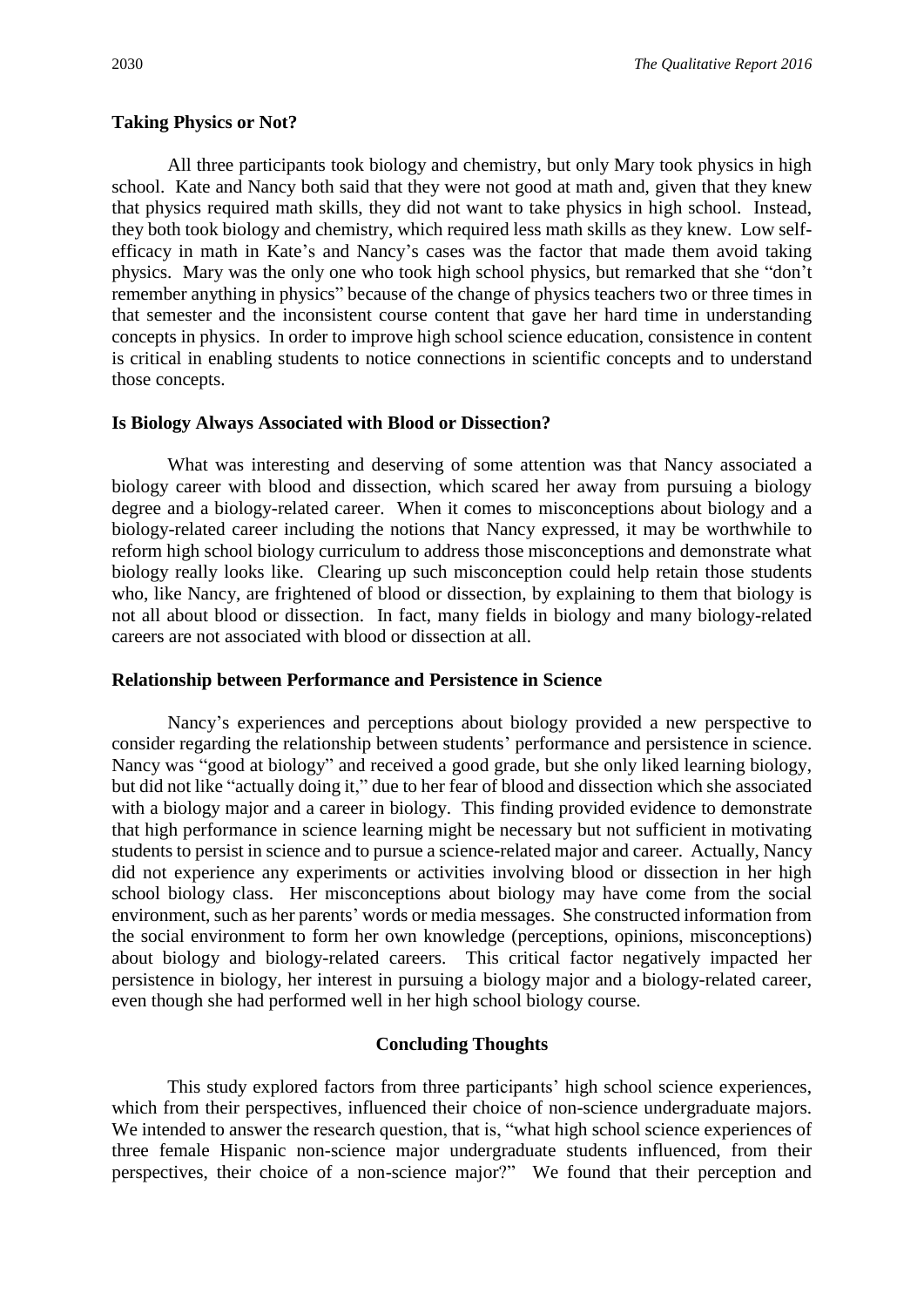construction of high school science teachers' teaching styles played a decisive role in negatively influencing their interest, self-efficacy and persistence in learning science and their further intention to pursue a science degree in college. We also found that they all believed that connecting science knowledge with their real life could have made them more interested in science, but their high school science teachers failed to do so, or did not apply sufficient effort to do so. As to the influence of three participants' gender role as female students on their science learning, none of them mentioned that there was any advantage or disadvantage as a female student in learning science; however, Kate mentioned social pubic expectations on careers varying in genders (i.e., science as male-favored). When it comes to the influence of their Hispanic cultural background on their science learning experiences, Mary talked about the Hispanic tradition that students should not complain about their teachers in public, and Kate talked about the influence of social cultural environment on people's opinions and choice of career according to whether it is science or non-science related. However, Kate did not agree that she was influenced by this kind of social cultural environment.

# **Limitations**

All participants of this study were recruited in an education class at the undergraduate level and they were all majors in Elementary Education. This might bring some bias to the current study in trying to find connections between participants' high school science experiences and their choice of a non-science major in that their perceptions of high school science experiences and reasons to choose Elementary Education as a major might be different from students in other non-science majors.

In the current study, moreover, we did not differentiate among science courses from those with advanced track in high school. The two levels or tracks might count for Non-STEM and STEM pipelines for college majors and future careers.

# **Practical Implications**

This qualitative study explored the high school science experiences of three Hispanic female non-science major undergraduate students and, from their perspectives, how their high school science experiences influenced their choice of non-science majors. The most frequently mentioned influential factor among three participants was the didactic teaching styles of their high school science teachers. Education practitioners, particularly high school science teachers, may learn from those descriptions of negative teaching styles (i.e., don'ts) and the participants' learning experiences to improve their science teaching strategies and to address students' needs in high school science classrooms (i.e., by using more dos), or in high school courses, in general. It might also inform high school science teachers of some factors that influence students to choose science majors and that can be applied to improve high school science education. At the same time, consideration must be given to some other factors that affect students choosing to avoid science majors and recognition of the pressing need for awareness and reformation.

#### **Thoughts for Future Research**

Educational researchers may use information from this qualitative study to develop surveys about students' high school science experiences in and out of science classes to collect quantitative data for further quantitative analysis to determine correlations between factors from students' high school science experiences and their choice of college majors. With results of quantitative correlation analysis, regression models can be developed to predict high school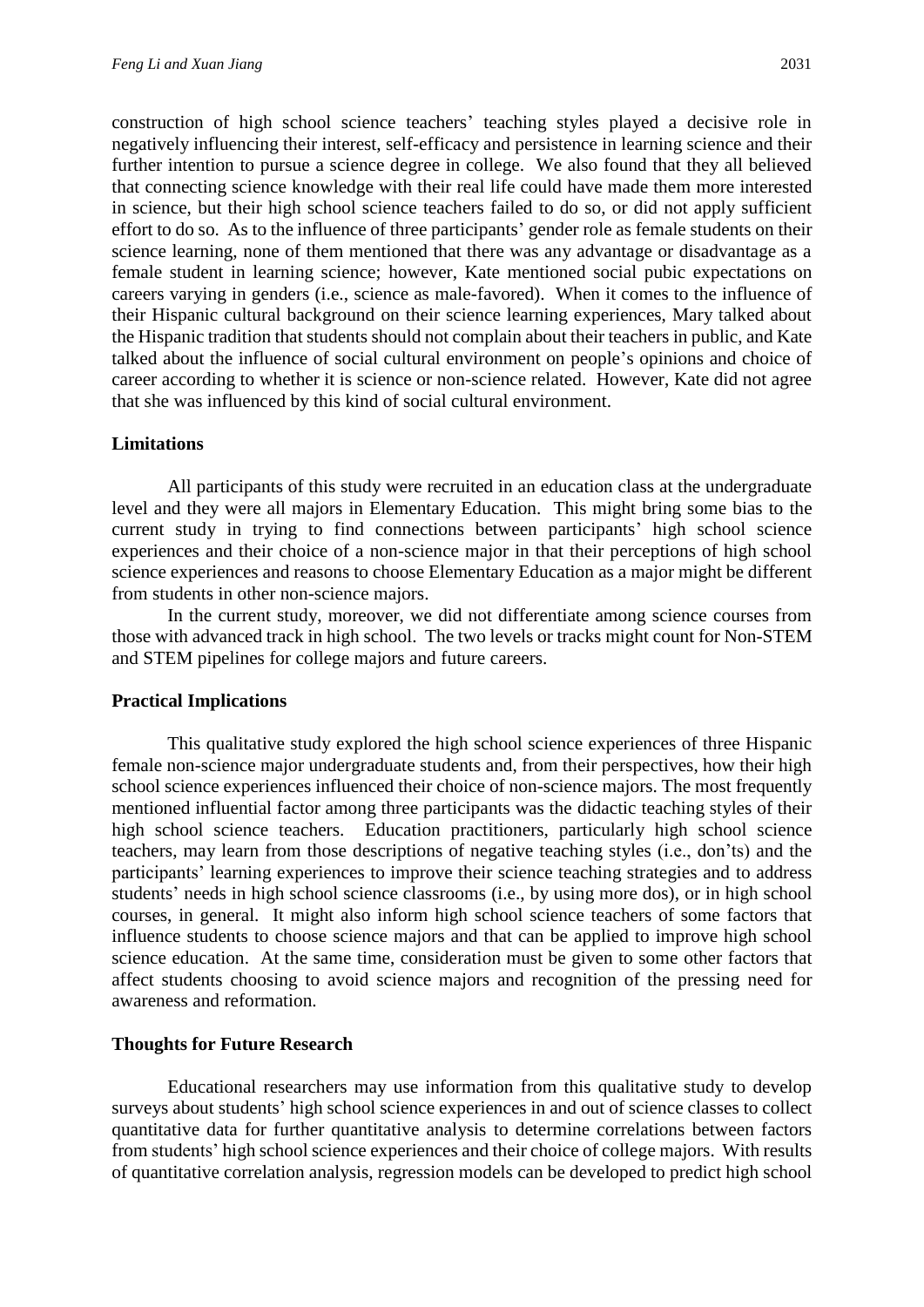students' choice of college science or non-science majors based on factors from their high school science experiences.

In order to enhance the trustworthiness of research studies as such, future researchers could recruit and interview participants from non-science majors, other than Elementary Education to seek wider viewpoints regarding high school science experiences. It will also be interesting to interview participants from STEM majors and to compare their experiences and perceptions about high school science experiences with those of non-science major students. It can further help educational researchers to probe answers into some more questions, including the differences in academic and career choices among individuals of similar/same educational backgrounds and high school science experiences.

All participants in this study had art backgrounds. They all learnt art, such as piano, painting, and singing for years and were engaged regularly in art-related activities. It might be interesting to examine the relationship between students' art backgrounds and their interest or persistence in science, as well as their choices of college majors.

Because Nancy mentioned that it was her fear of blood and dissection that made her avoid choosing and pursuing a biology major and a biology-related career, despite not having any experiences of experiments or activities that were associated with blood or dissection in her high school biology class, it would be worthwhile to identify sources of misconceptions about biology, and in general about science, particularly those that could be frightening students away from learning science and pursuing science majors and science-related careers. No matter what the source of such misconceptions is, it is worthy addressing this issue and assisting students in developing a holistic and neutral viewpoint toward science before they have to make decisions to pursue science majors or not.

#### **References**

- Andersen, L., & Ward, T. J. (2014). Expectancy-value models for the STEM persistence plans of ninth-grade, high-ability students: A comparison between Black, Hispanic, and White students. *Science Education*, *98*, 216–242.
- Archer, L., Dewitt, J., Osborne, J., Dillon, J., Willis, B., & Wong, B. (2010). "Doing" science versus "being" a scientist: Examining 10/11-year-old schoolchildren's constructions of science through the lens of identity. *Science Education*, *94*, 617–639.
- Archer, L., Hollingworth, S., & Halsall, A. (2007). "University's not for me I'm a Nike person": Urban, working-class young people's negotiations of "style," identity and educational engagement. *Sociology*, *41*, 219–237.
- Aschbacher, P. R., Li, E., & Roth, E. J. (2010). Is science me? High school students' identities, participation and aspirations in science, engineering, and medicine. *Journal of Research in Science Teaching*, *47*, 564–582.
- Atkinson, R. D., & Mayo, M. (2011). *Refueling the US innovation economy: Fresh approaches to science, technology, engineering and mathematics (STEM) education.* Washington, DC: The Information Technology and Innovation Foundation.
- Augustine, N. (2005). *Rising above the gathering storm: Energizing and employing America for a brighter economic future.* Washington, DC: National Academies Press.
- Barba, R. H. (1998). *Science in the multicultural classroom: A guide to teaching and learning* (2nd ed.). Boston: MA: Allyn and Bacon.
- Basu, S. J. (2008). How students design and enact physics lessons: Five immigrant Caribbean youth and the cultivation of student voice. *Journal of Research in Science Teaching*, *45*, 881–899.
- Bayer Corporation. (2012). Bayer facts of science education XV: A view from the gatekeepers—STEM department chairs at America's top 200 research universities on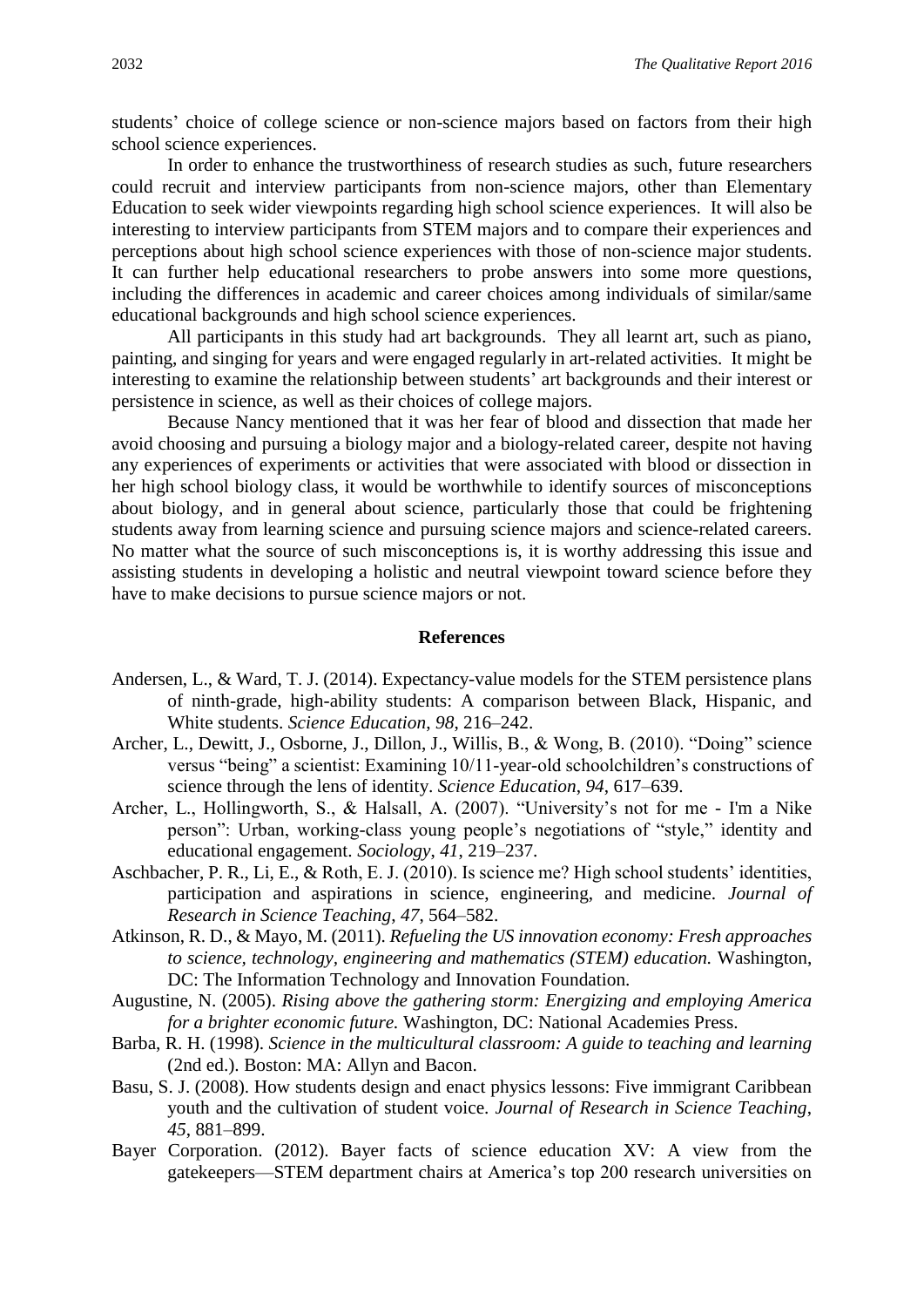female and underrepresented minority undergraduate STEM students. *Journal of Science Education and Technology*, *21*, 317–324.

- Betz, N. E., & Hackett, G. (1983). The relationship of mathematics self-efficacy expectations to the selection of science-based college majors. *Journal of Vocational Behavior*, *23*, 329–345.
- Blickenstaff, J. C. (2005). Women and science careers: Leaky pipeline or gender filter? *Gender and Education*, *17*, 369–386.
- Bogdan, R. C., & Biklen, S. K. (2007). *Qualitative research for education: An introduction to theories and methods* (5th ed.). New York, NY: Allyn & Bacon.
- Bolshakova, V. L. J., Johnson, C. C., & Czerniak, C. M. (2011). "It depends on what science teacher you got": Urban science self-efficacy from teacher and student voices. *Cultural Studies of Science Education*, *6*, 961–997.
- Brickhouse, N. W., Lowery, P., & Schultz, K. (2000). What kind of girl does science? The construction of school science identities. *Journal of Research in Science Teaching, 37*, 441–458.
- Carlone, H. B., & Johnson, A. (2007). Understanding the science experiences of successful women of color: Science identity as an analytic lens. *Journal of Research in Science Teaching*, *44*, 1187–1218.
- Cleaves, A. (2005). The formation of science choices in secondary school. International *Journal of Science Education*, *27*, 471–486.
- Costa, M. L., Van Rensburg, L., & Rushton, N. (2007). Does teaching style matter? A randomised trial of group discussion versus lectures in orthopaedic undergraduate teaching. *Medical Education*, *41*, 214–217.
- Flyvbjerg, B. (2011). Case study. In N. K. Denzin & Y. S. Lincoln (Eds.), *The SAGE handbook of qualitative research* (4th ed., pp. 301–316). Thousand Oaks, CA: SAGE.
- Ford, D. Y. (2011). *Multicultural gifted education* (2nd ed.). Waco, TX: Prufrock Press.
- Gandara, P. (2006). Strengthening the academic pipeline leading to careers in math, science, and technology for Latino students. *Journal of Hispanic Higher Education*, *5*, 222–237.
- Gilmartin, S., Denson, N., Li, E., Bryant, A., & Aschbacher, P. (2007). Gender ratios in high school science departments: The effect of percent female faculty on multiple dimensions of students' science identities. *Journal of Research in Science Teaching*, *44*, 980–1009.
- Hazari, Z., Sonnert, G., Sadler, P. M., & Shanahan, M.-C. (2010). Connecting high school physics experiences, outcome expectations, physics identity, and physics career choice: A gender study. *Journal of Research in Science Teaching*, *47*, 978–1003.
- Heilbronner, N. N. (2011). Stepping onto the STEM pathway: Factors affecting talented students' declaration of STEM majors in college. *Journal of the Education of the Gifted*, *34*, 876–899.
- Hines, S. M. (2003). *Multicultural science education: Theory, practice, and promise*. New York, NY: Peter Lang.
- Li, F., Hazari, Z., Sonnert, G., & Sadler, P. M. (2014). The examination of the relationship between high school biology experiences, career outcome expectations, biology identity, and biology career choice. Poster presented at Society for the Advancement of Biology Education Research National Meeting 2014, Twin Cities, MN.
- Merriam, S. B. (1998). *Qualitative research and case study applications in education*. San Francisco, CA: Jossey-Bass.
- Merriam, S. B. (2002a). Assessing and evaluating qualitative research. In S. B. Merriam (Ed.), *Qualitative research in practice: Examples for discussion and analysis* (pp. 18-33). New York, NY: John Wiley & Sons.
- Merriam, S. B. (2002b). Introduction to qualitative research. In S. B. Merriam (Ed.),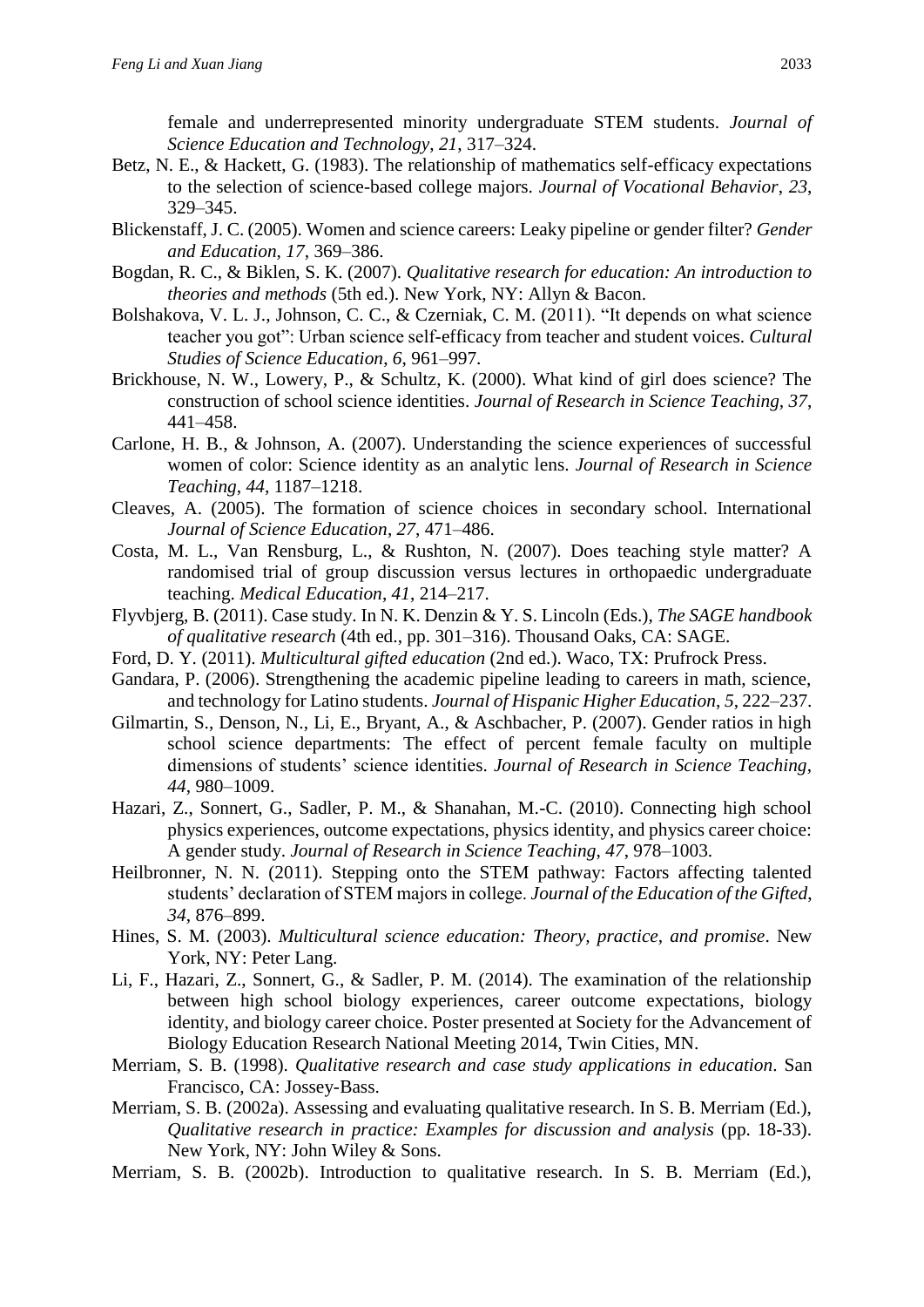*Qualitative research in practice: Examples for discussion and analysis* (pp. 3–17). New York, NY: John Wiley & Sons.

- National Research Council. (2012). *A framework for K-12 science education: Practices, crosscutting concepts, and core ideas.* Washington, DC: National Academies Press.
- National Science Board. (2010). *Preparing the next generation of STEM innovators: Identifying and developing our nation's human capital.* Arlington, VA: National Academies Press.
- National Science Board. (2014a). *Elementary and secondary mathematics and science education.* Arlington, VA: National Academies Press.
- National Science Board. (2014b). *Higher education in science and engineering.* Arlington, VA: National Academies Press.
- National Science Foundation. (1999). *Women, minorities, and persons with disabilities in science and engineering.* Arlington, VA: National Academies Press.
- National Science Foundation. (2002). *Women, minorities, and persons with disabilities in science and engineering.* Arlington, VA: National Academies Press.
- National Science Foundation. (2011). *Women, minorities, and persons with disabilities in science and engineering*. Arlington, VA: National Academies Press.
- National Science Foundation, & National Center for Science and Engineering Statistics. (2015). *Women, minorities, and persons with disabilities in science and engineering: 2015 digest.* Arlington, VA: Special Report NSF.
- Parker, C. (2014). Multiple influences: Latinas, middle school science, and school. *Cultural Studies of Science Education*, *9*, 317–334.
- Riegle-Crumb, C., Moore, C., & Ramos-Wada, A. (2011). Who wants to have a career in science or math? Exploring adolescents' future aspirations by gender and race/ethnicity. *Science Education*, *95*, 458–476.
- Rubin, H. J., & Rubin, I. S. (2012). *Qualitative interviewing: The art of hearing data* (3rd ed.). Thousand Oaks, CA: Sage.
- Shanahan, M. (2009). Identity in science learning: Exploring the attention given to agency and structure in studies of identity. *Studies in Science Education*, *45*(1), 43–64.
- Simon, R. M., & Farkas, G. (2008). Sex, class, and physical science educational attainment: Portions due to achievement versus recruitment. *Journal of Women and Minorities in Science and Engineering*, *14*, 269–300.
- Stake, R. E. (2005). Qualitative case studies. In N. K. Denzin & Y. S. Lincoln (Eds.), *The SAGE handbook of qualitative research* (3rd ed., pp. 443–466). Thousand Oaks, CA: SAGE.
- Ware, N. C., & Lee, V. E. (1988). Sex differences in choice of college science majors. *American Educational Research Journal*, *25*, 593–614.
- Xie, Y., & Shauman, K. A. (2003). *Women in science: Career processes and outcomes.* Cambridge, MA: Harvard University Press.

#### **Author Note**

Feng Li is a Ph.D. candidate in Curriculum and Instruction, specializing in science education, at the Department of Teaching and Learning in Florida International University. His research interest focuses on: development and application of biology modeling instruction in high schools and colleges, effect of modeling instruction on students' interest, motivation and persistence in science, development of students' science identities. Correspondence regarding this article can be addressed directly to: [fli003@fiu.edu.](mailto:fli003@fiu.edu)

Xuan Jiang is an Assistant Professor of Teachers of English to Speakers of other Languages (TESOL) at Saint Thomas University. Her main research focuses on: